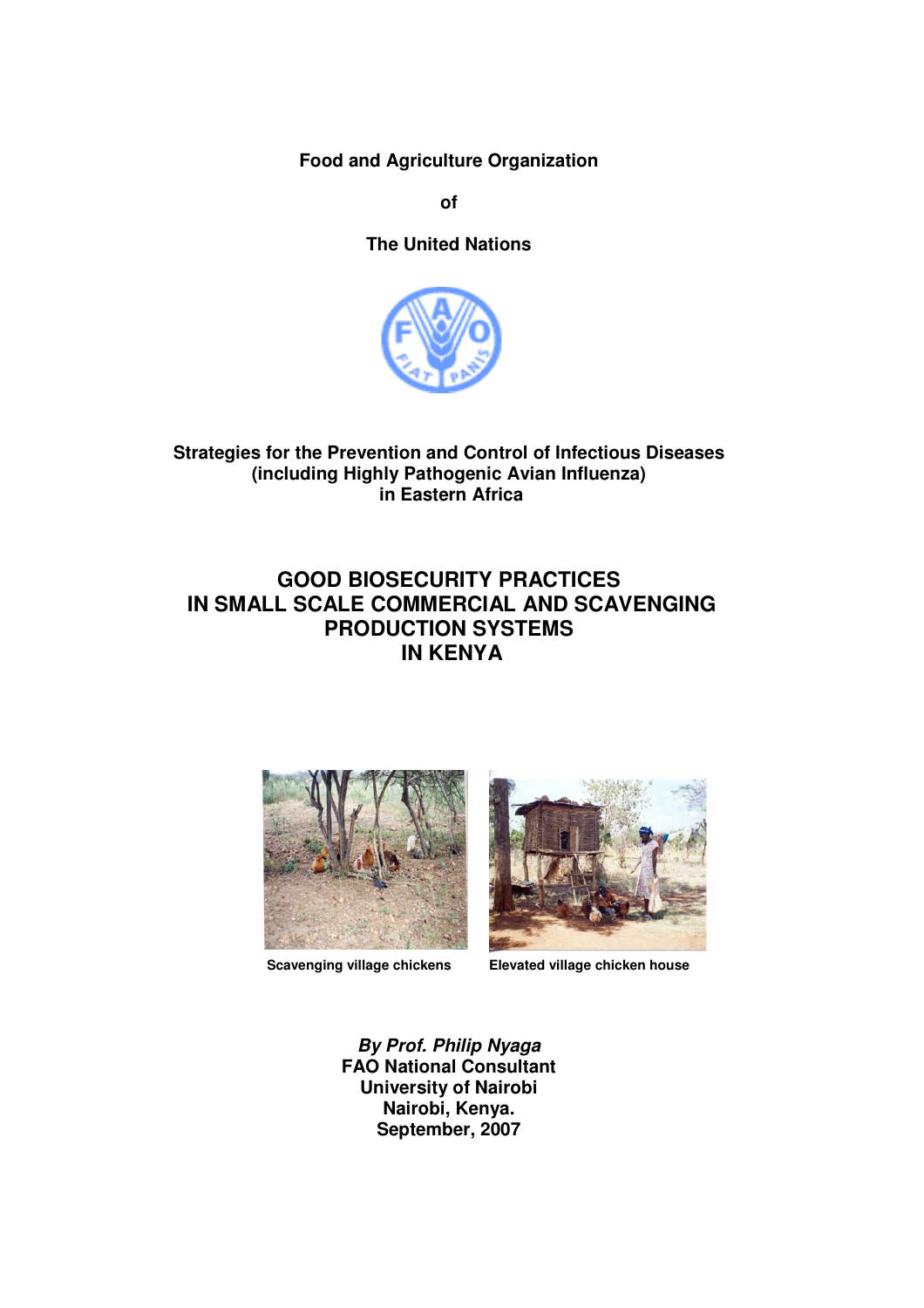#### **DISCLAIMER**

The designations employed and the presentation of material in this information product do not imply the expression of any opinion whatsoever on the part of the Food and Agriculture Organization of the United Nations (FAO) concerning the legal or development status of any country, territory, city or area or of its authorities, or concerning the delimitation of its frontiers or boundaries. The mention of specific companies or products of manufacturers, whether or not these have been patented, does not imply that these have been endorsed or recommended by FAO in preference to others of a similar nature that are not mentioned. The views expressed in this information product are those of the author(s) and do not necessarily reflect the views of FAO.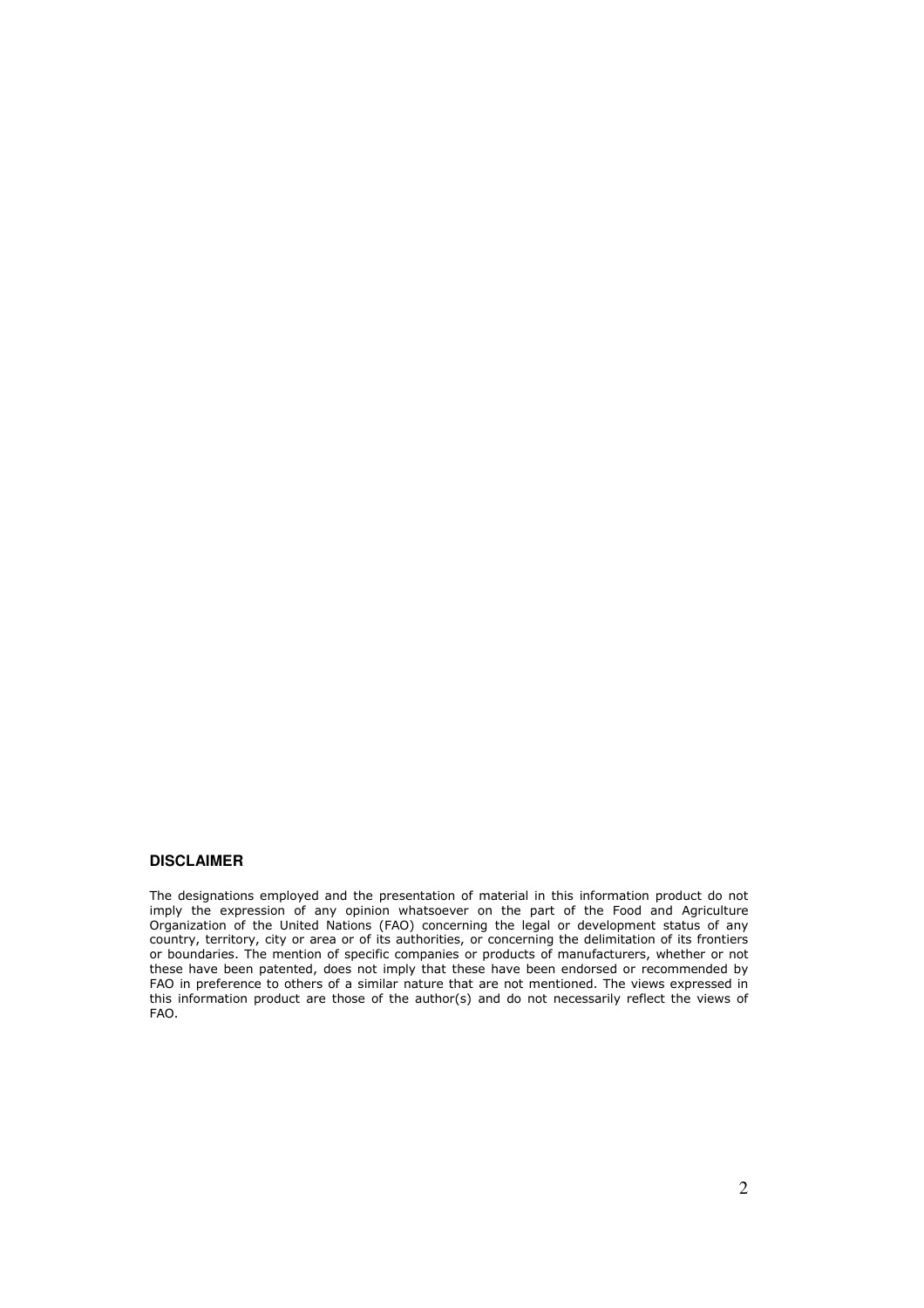# **TABLE OF CONTENTS**

|      | <b>LIST OF ANNEXES</b>             | 3               |
|------|------------------------------------|-----------------|
|      | <b>PREFACE</b>                     | 5               |
|      | <b>EXECUTIVE SUMMARY</b>           | 6               |
|      | <b>ABBREVIATIONS</b>               | 8               |
| 1.   | <b>INTRODUCTION</b>                | 9               |
| 1.1  | General Background                 | 8               |
| 1.2  | Definition of bio-security         | 9               |
| 2.   | SOURCE OF STOCK                    | 11              |
| 2.1. | <b>Standard Requirement</b>        | 11              |
| 2.2. | Actual/Current situation in Kenya  | 11              |
| 2.3. | Bio-security situation             | 12 <sub>2</sub> |
| 2.4. | Recommendations                    | 12 <sub>2</sub> |
| 3.   | <b>HOUSING</b>                     | 13              |
| 3.1  | <b>Standard Requirements/Ideal</b> | 13              |
| 3.2  | Actual/Current situation in Kenya  | 13              |
| 3.3  | Recommendations                    | 15              |
| 4.   | <b>HUSBANDRY</b>                   | 16              |
| 4.1. | Standard requirements/Ideal        | 16              |
| 4.2. | Actual/Current situation in Kenya  | 16              |
| 4.3. | Recommendations                    | 17              |
| 5.   | <b>FEEDS AND FEEDING</b>           | 17              |
| 5.1. | <b>Standard Requirements/Ideal</b> | 17              |
| 5.2. | Actual/Current situation in Kenya  | 18              |
| 5.3. | Recommendations                    | 19              |
| 6.   | <b>HEALTH MANAGEMENT</b>           | 19              |
| 6.1. | <b>Standard Requirements/Ideal</b> | 10              |
| 6.2. | Actual/Current situation in Kenya  | 19              |
| 6.3. | Recommendations                    | 20              |
| 7.   | <b>TRADE AND MARKETING</b>         | 21              |
| 7.1. | <b>Standard Requirements/Ideal</b> | 21              |
| 7.2. | Actual/Current situation in Kenya  | 21              |
| 7.3. | Recommendations                    | 23              |
| 8.   | ANIMAL-HUMAN HPAI: TRANSMISSION    | 23              |
| 8.1. | <b>Standard Requirements/Ideal</b> | 23              |
| 8.2. | Actual/Current situation in Kenya  | 24              |
|      |                                    |                 |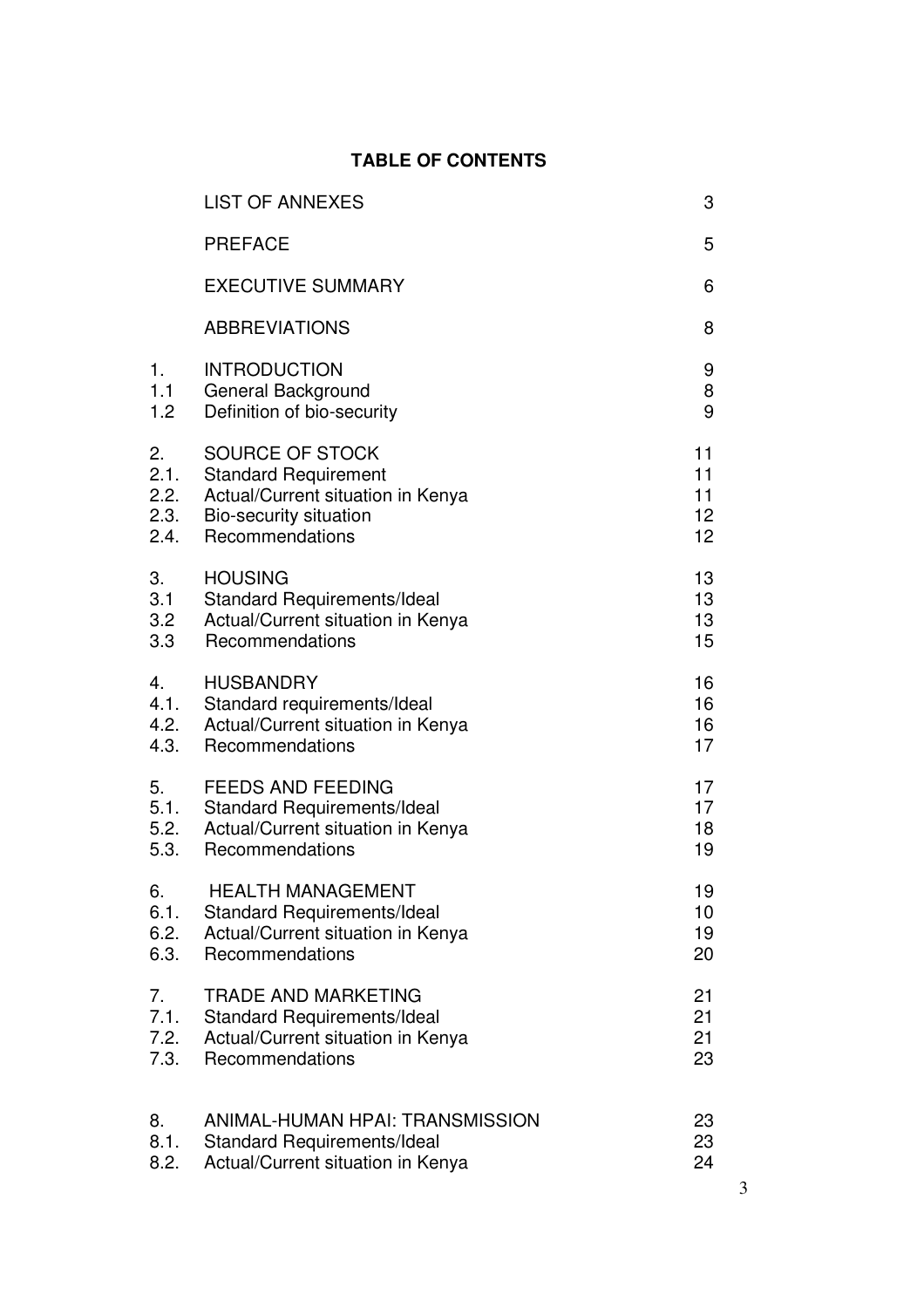| 8.3.                       | Recommendations                                                                                                                                | 24                   |
|----------------------------|------------------------------------------------------------------------------------------------------------------------------------------------|----------------------|
| 9.<br>9.1.<br>9.2.<br>9.3. | <b>CONSUMER PROTECTION</b><br><b>Standard Requirements/Ideal</b><br>Actual/Current situation in Kenya<br>Recommendations                       | 25<br>25<br>25<br>25 |
| 10.                        | ECOLOGY: WILD BIRDS, FLYWAYS, WETLANDS<br>10.1. Standard Requirements/Ideal<br>10.2. Actual/Current situation in Kenya<br>10.3. Recommendation | 26<br>26<br>26<br>26 |
| 11.0                       | <b>BIBLIOGRAPHY</b>                                                                                                                            | 27                   |
| 12.0                       | ANNEXES                                                                                                                                        | 32                   |

# **LIST OF ANNEXES**

| 1.0 POULTRY SECTORS : SHORT DESCRIPTIONS OF EACH |     |
|--------------------------------------------------|-----|
| OF THE FOUR SECTORS AS IDENTIFIED BY FAO         | -32 |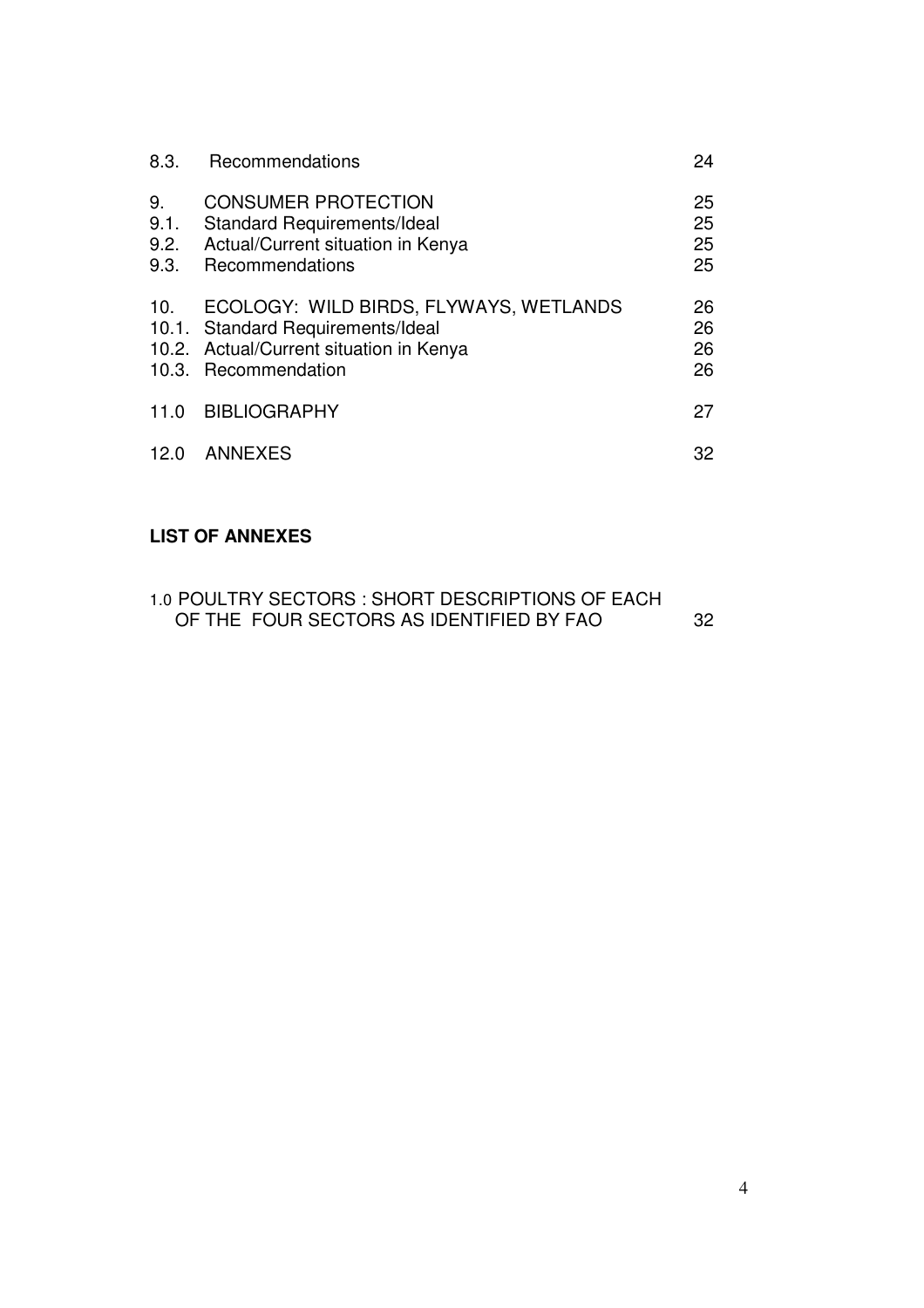### **PREFACE**

Ever since the outbreak in Hong Kong in 1997 of Highly Pathogenic Avian Influenza (HPAI) caused by H5N1 subtype in poultry and the deaths of six of the infected workers, an unprecedented spread of poultry and human infections by this subtype have occurred from year 2003 to date from South East Asia and China to reach the Middle East, Europe and Africa. This spread is believed to have occurred through migratory wild birds. In Africa, Sudan and Djibouti first reported outbreaks; followed in February, 2006 by Nigeria and subsequently most countries close to Nigeria have since reported outbreaks. Other subtypes of avian influenza viruses, especially H7N7 and H7N3 that have been reported to have infected humans continue to cause severe disease in many countries of the world with enormous economic and socio-cultural consequences. Further spread in Africa is very likely to occur. Once these outbreaks occur, they pose risks to human infection, disrupt production, marketing, processing and distribution of poultry and their products and destabilize livelihoods of vulnerable groups as well as many other socio-economics activities.

While sectors 1 and 2 farmers observe varying levels of bio-security the sector 3 and 4 farmers practice less if any. They are most likely to have difficulties and vulnerabilities in the event of an outbreak of avian influenza infection. In order to produce safe poultry, provide improved bio-security practices, allow the development of strategies and measures that encourage sustainable poultry production and effective disease control, a study of bio-security issues in sectors 3 and 4 is essential.

Such a study would provide a good understanding of the entire production system, and all the relevant practices undertaken by poultry farmers and traders and identify possible bio-security flaws and likely vulnerabilities in the livelihoods of the poultry farmers and consumers of poultry products; the possible routes through which birds may acquire avian influenza infections in non- infected countries and areas of potential exposure to humans.

The study would also help countries to develop appropriate control measures and improved bio-security. This report describes a review of the bio-security and husbandry practices and systems for Sectors 3 and 4 to prevent HPAI infection in Kenya. It is part of a series of Country Reports that are commissioned by the Animal Production Service (AGAP) of the Food and Agriculture Organisation of the United Nations (FAO) for the Emergency Centre for Transboundary Animal Disease (ECTAD).

We hope this report will provide accurate and useful information to its readers and any feedback is welcome by the author and the ECTAD Team.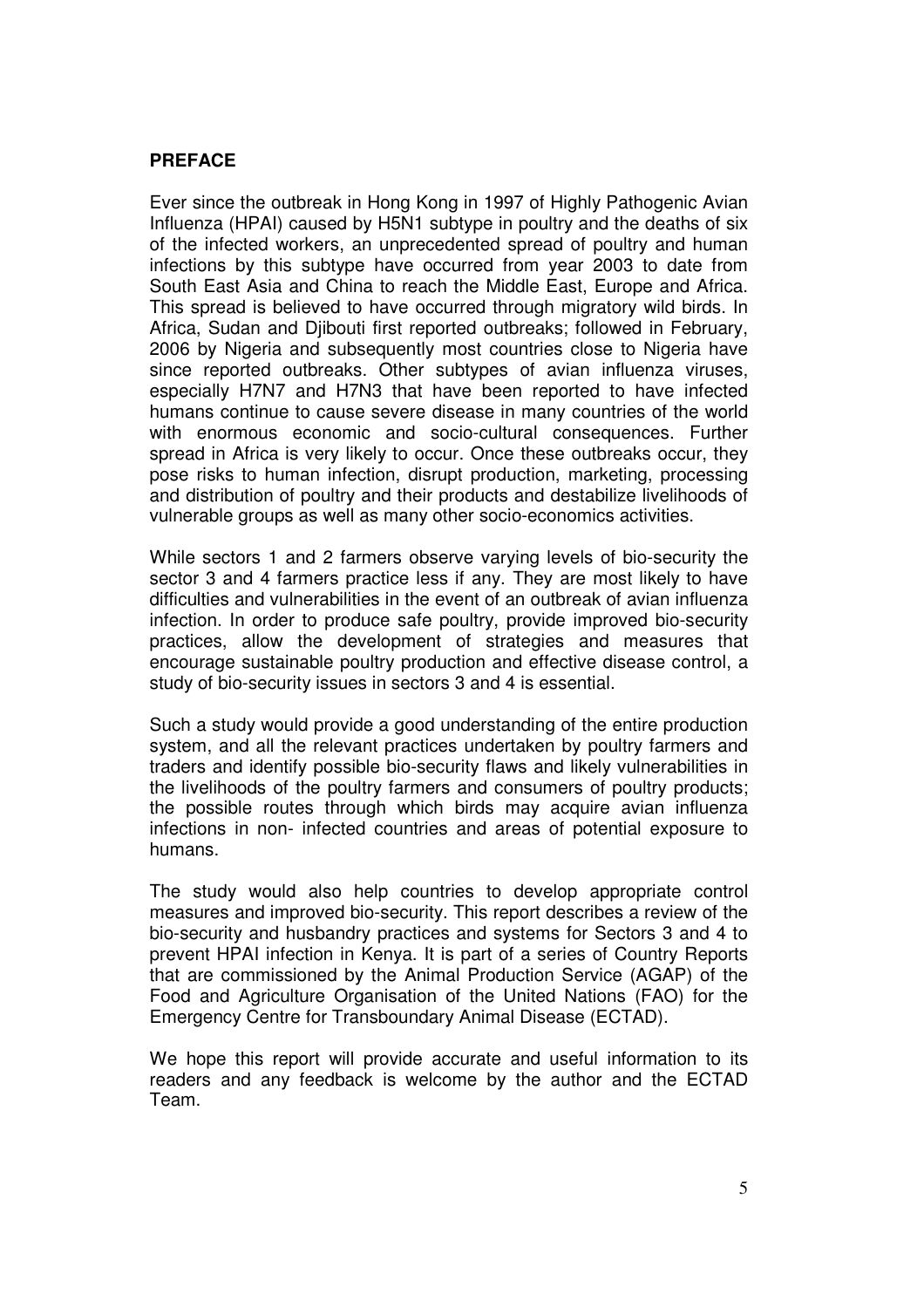## **EXECUTIVE SUMMARY**

Although Kenya is on the migratory flyway for birds flying from Siberia through the Middle East and moving along the great Rift Valley to Southern Africa, it has not yet experienced avian influenza infection. However, the risks of exposure are very high given the fact that outbreaks have and continue to occur in Egypt which lies directly along this flyway and that Kenya has very many wetlands where migratory birds can land. It is therefore appropriate to assess the possible bio-security flaws that may arise in the more vulnerable poultry production systems of sectors 3 and 4. In this regard FAO commissioned a study of the Kenya poultry sector analysis to identify the potential bio-security risks and lay a basis for developing guidelines for bio-security interventions.

Biosecurity principles include simple procedures and practices which when applied prevent entry of disease agents into a farm or the exit of the disease agent from infected premises. This may involve protocols, practices, and manouvres to ensure that clean flocks remain free from entry of disease agents and that disease agents remain confined in infected flocks and do not spread to other premises. It includes controlling movement of stock, persons, equipment and products into the clean farm and out of infected premises; and finally it involves methods that enable farm to remain in a state of sustained cleanliness, referred to as sanitation.

Commercial layer and broiler chicken farmers obtain their day old chicks from in-country hatcheries while farmers keeping indigenous chickens source their original breeding stock from a neighbour or from the market. Currently it is easy to obtain broiler day old chicks but one has to wait for at least eight months after booking to get layer chicks. Importation of day old chicks from infected countries has been banned. This has disrupted placement programmes of the local hatcheries since they are unable to import day old chicks from the traditional sources that they are used to. While some of the houses in sector 3 are made of washable walls and floors, most of the houses in sector 4 are difficult to clean and decontaminated.

The broiler and layer chicken houses should conform to the ideal recommendations given above. However, the important point to remember is that the house should be cleanable easily; should reduce wind chill and provide adequate ventilation, sunshine and sunlight. Laying boxes should be provided. The houses should facilitate parasite and disease control. They should promote faster growth and protect the chicken from predatory birds and animals and adverse weather conditions and theft during the night as well as during the day time. On the other hand houses in sector 4 vary very markedly. However, irrespective of the type of house they should observe some minimal criteria, namely: the houses must have enough space for the number of birds to be kept in the house so as to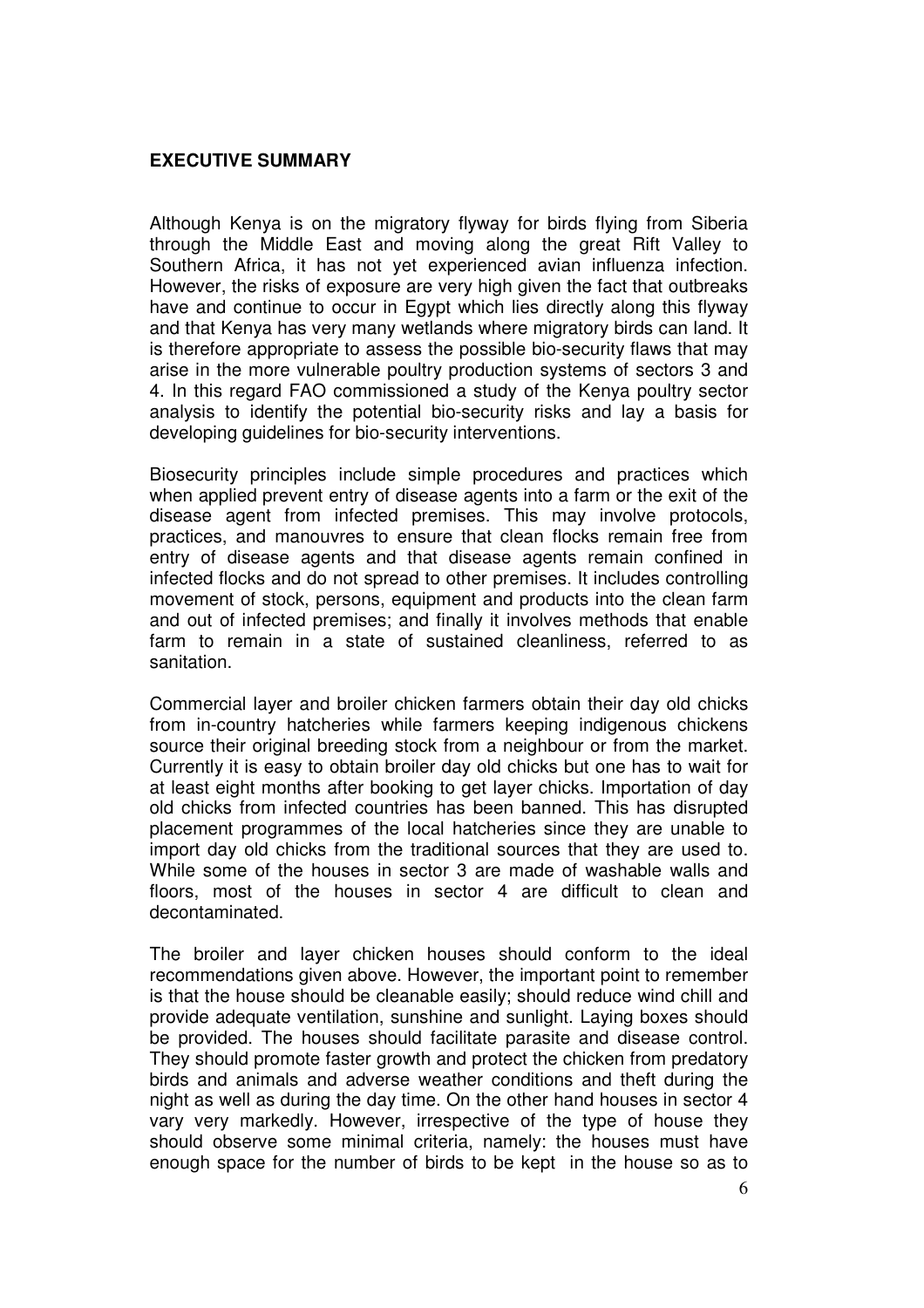avoid over-crowding and other vices that emanate from crowding; the houses should kept dry, clean and well ventilated; and the should have adequate sunshine and lighting.

Whether the farmers keep commercial or indigenous chicken, they should be conversant with the best methods that promote safety, good growth and optimal productivity of the chicken. This would also create awareness of the possible flaws that may occur if improper husbandry practices are done. One of the greatest break-throughs in dealing with bio-security issues will occur when a farmer realizes that what he or she has been convinced about in the past to be a very good and correct manner of raising their birds actually predisposes not only the flock but also the farmer and his whole household to disease. The farmer will have reached a turning point towards good husbandry practices. But this will take a lot of careful teaching and training using a language the farmer can identify with and relate to his or her daily life.

While the feeds for commercial birds is generally good in quality and the supplies are adequate, the indigenous chickens scavenge for their own food in the environment and they are more likely to get sick from disease agent brought about by wild birds or animals. The feed would be a source of disease to the commercial birds if it was itself contaminated with the disease agent.

Commercial layer and broiler flock are routinely vaccinated against common diseases found in the country. However, most indigenous chickens are not vaccinated except in areas where special programmes have been run that show the farmers the value of protecting birds from disease and the ensuing increases in productivity. Newscastle disease has been used as an example in some villages of one location where those who vaccinated their birds did not loose any of their birds while the disease wiped out all the chickens in the villages that did not vaccinate.

There were many bio-security flaws identified at different points along the value chain from the farm to the consumer where disease could be spread between birds and to humans. Live bird markets, slaughter houses and dry and wet methods of plucking feathers were particularly weak areas likely to lead to disease spread. Disposal of manure, dead birds and slaughter waste are other areas to be looked at carefully.

Persons constantly exposed to high concentrations of poultry dust and aerosol, for example those in live bird markets, slaughter houses, poultry houses and meat processing handling poultry were identified as being at high risk of contracting avian influenza disease. Simple procedure like washing hands and personal hygiene will reduce chances of getting infected.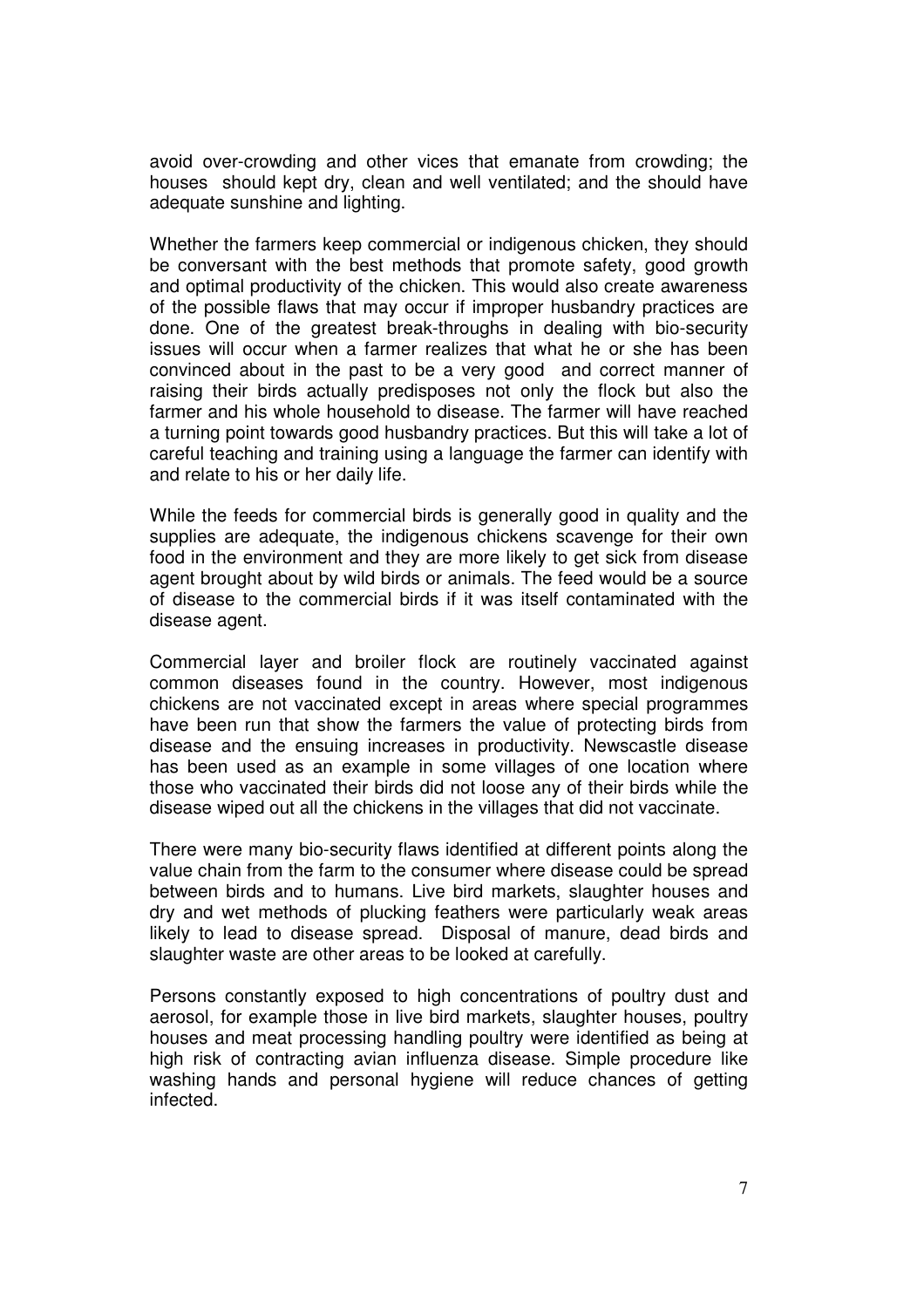## **ABBREVIATIONS**

- FAO  $=$  Food and Agriculture Organisation of the United Nations.<br>H5N1  $=$  Avian influenza of hemagalutinin subtype 5 and
- $=$  Avian influenza of hemagglutinin subtype 5 and Neuraminidase subtype 1<br>HPAI = Highly Pathogenic Avian In
- $=$  Highly Pathogenic Avian Influenza.
- ECTAD = Emergency Center for Transboundary Animal Diseases
- 
- AGAP = Animal Production Service of the Food and Agriculture Organisation of the United Nations (FAO)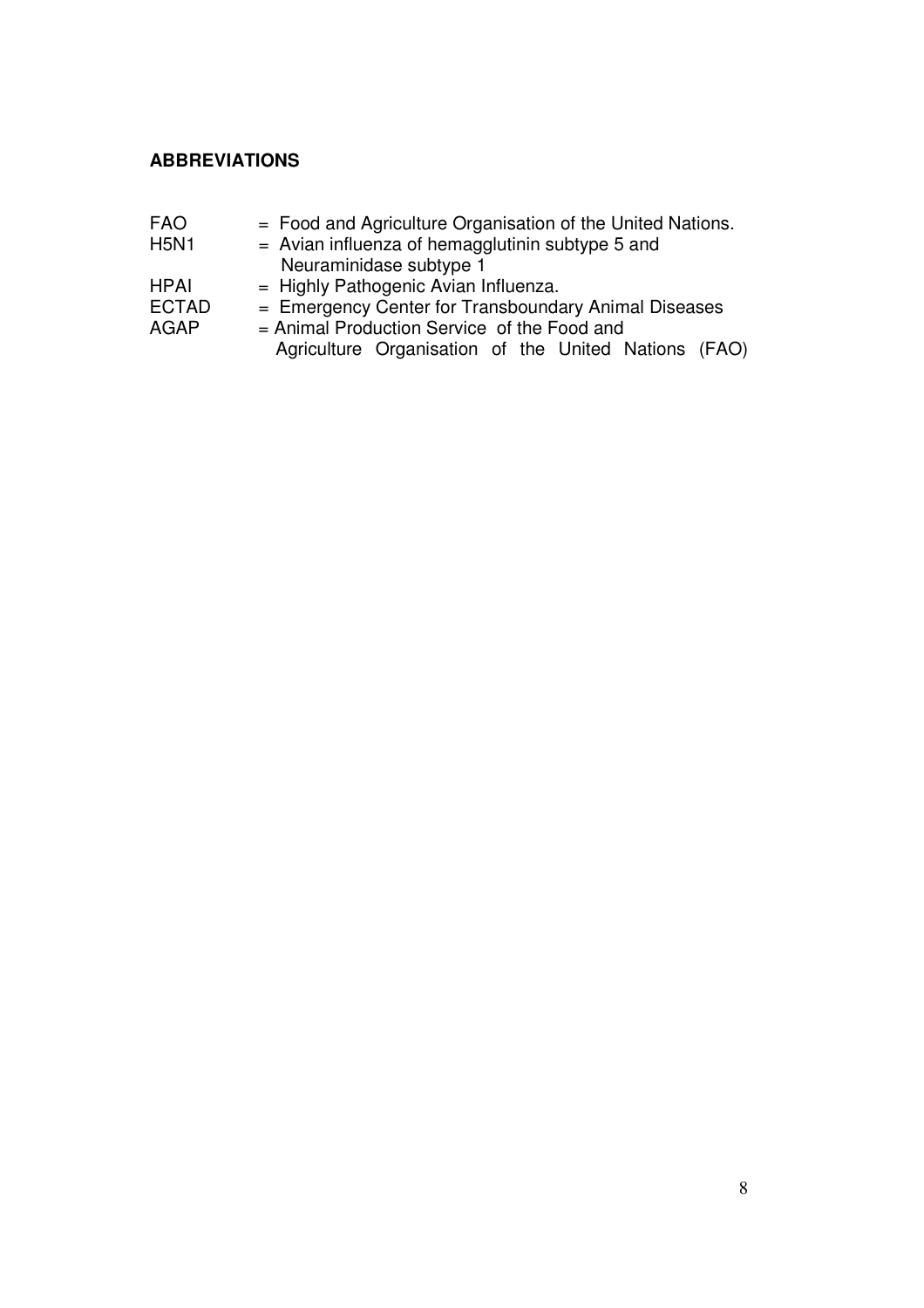## **1.0 INTRODUCTION**

## **1.1 General background**

The Kenya land mass covers a wide range of topographical and climatic zones from the tropical coastline to temperate highland areas and arid and semi-arid areas in the North and Eastern parts of Kenya as well as the fresh water lakes in the Great Rift valley and the largest fresh water mass in Africa, Lake Victoria (Nyaga,2007b). There are both resident and migratory birds that may mix with domestic birds and probably introduce avian influenza into the domestic flocks. Currently, Kenya is free from highly pathogenic avian influenza (HPAI) H5N1.

However, with the global spread of highly pathogenic avian influenza (HPAI) and its entrance into African countries, there is every reason to be concerned with how effective preventive measures can be instituted in all sectors of the poultry industry in Kenya. Although Kenya has not yet had any outbreak of HPAI, there was an avian influenza scare in the 2005/2006 period which had adverse impact on the poultry industry and the families dependent on poultry for their livelihoods (Kimani, et al, 2006; Nyaga, 2007a; Nyaga 2007b). It would have been very good if any flaws in the bio-security in any of the production systems( )had been identified. This would have allowed the government agencies to institute targeted interventions to prevent entry of HPAI or to quickly contain an outbreak in the event the virus enters the country. Therefore, there is a concerted effort by the Kenya Government and the International Community to understand the extent and nature of bio-security flaws and possible interventions in the commercial and indigenous poultry productions systems which in Kenya have now been classified into sector 3 and 4, respectively in a recent FAO commissioned poultry sector analysis study report (Nyaga, 2007b). In this regard the FAO has initiated efforts to gather all available information which is relevant to bio-security in the operations of sectors 3 and 4 in Kenya.

Therefore a study was commissioned entitled, " **Bio-security review and improved poultry husbandry systems for Sectors 3 and 4 to prevent HPAI infection: A poultry sector analysis in Kenya**" The information collected will be used to make recommendations and develop guidelines for safe poultry husbandry and improved bio-security practices in Kenya and thus prevent HPAI and other disease outbreaks.

# **1.2 Definition of bio-security**

In order to have a common understanding on the issues at hand when dealing with questions of bio-security in the different poultry production systems and also when dealing with the humans aspects of the avian influenza outbreaks a discussion on the definition would be a good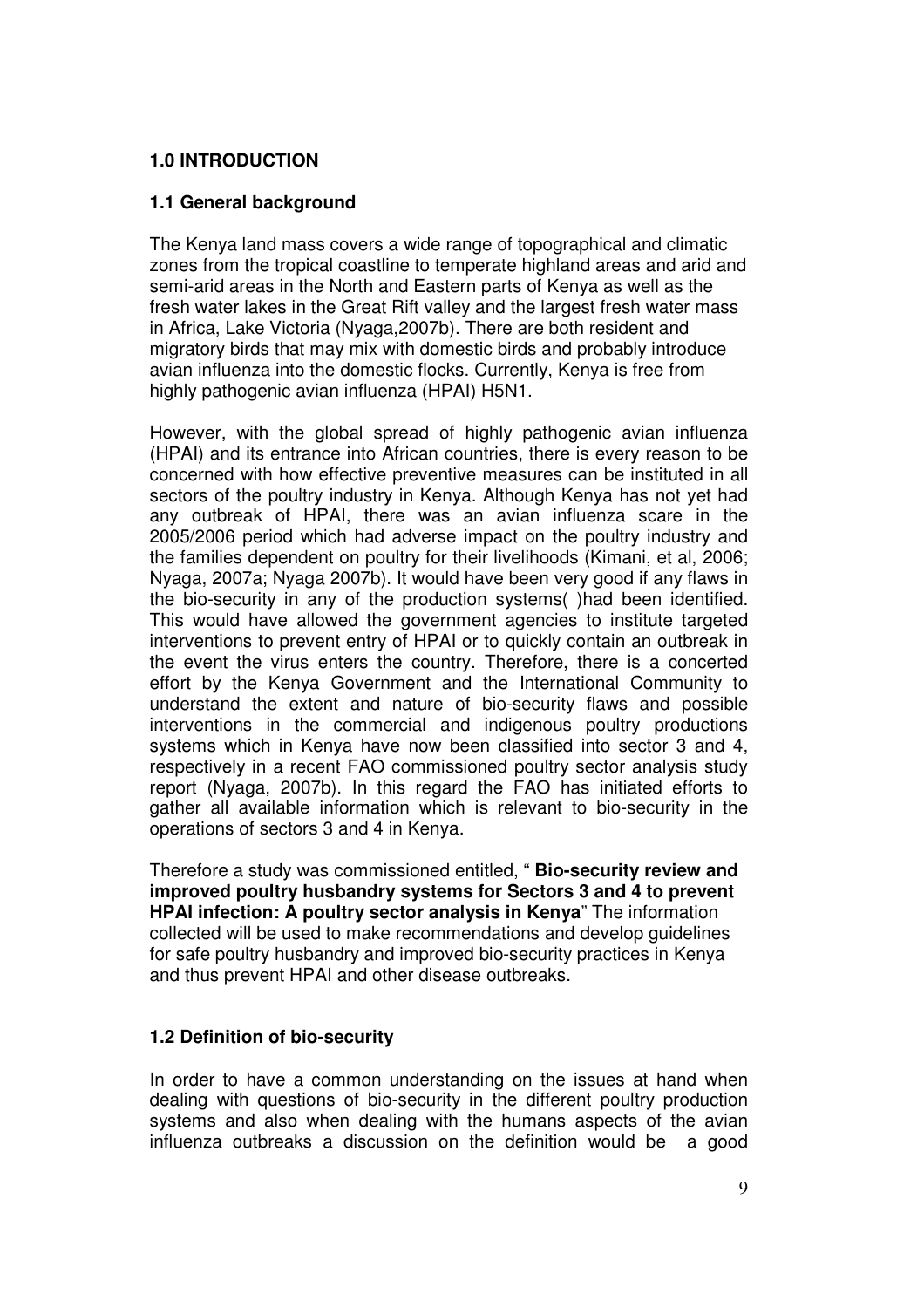starting point. **Bio-security** refers to the **implementation** of **policies** and **practices** that **prevent** the **introduction** and **spread** of disease.

In Kenya viral, bacterial, fungal and parasitic infectious disease affect poultry in each of the sectors (Bebora,1979; Goje,1993). The major viral diseases in order of importance are: Newcastle disease(Gitao, C.G.,1996; Kasiiti, 2000; Musiime, 1991; Njue etal, 2002; Nyaga, 1982; Nyaga etal 1985); infectious bursal disease (Ndanyi, 2005); fowl pox; Marek's disease; avian leucosis; epidemic tremour, while the bacterial diseases are fowl typhoid and Salmonellosis (Bebora,1979; Bebora and Nyaga, 1989; Bebora etal, 1998; Karaba, 1992); colibacillosis (Karanja, 1998), infectious corrhyza, fowl cholera (Mbuthia, 2001; Mbuthia, 2004; Mbuthia, 2005a,b,c) and mycoplasmosis. Coccidiosis is very common in sectors 2 and 3 and to some extent in sector 4. When Newcastle disease is eliminated from a flock through vaccination, other diseases seem to appear in the indigenous poultry. Infectious bursal disease prevalence is fairly high in sectors 3 and 4.

There are three bio-security principles that are involved in the management and control to prevent the entry of disease into a flock or the spread of disease from infected premises (Cardona, etal, 2007; Nyaga, 2007b), namely:

- **Isolation** of premises and poultry from sources of infection. This would include such practices as keeping different bird species separately; preventing exposure of birds to potential sources of disease; preventing introduction of new birds from live bird markets or neighbours into an old flock; quarantining new birds for a period of time before letting them join an older flock; quarantines in the event of a disease outbreak in a farm; not returning home any birds that left the home for sale or show to come back into the same flock houses or not returning trays that went to the market back into the flock house before they are decontaminated; identifying clean and dirty operations in the farm and starting with the clean and ending with the dirty operations; identifying dirty and clean operations in the slaughtering process and preventing contamination of the final product from the dirty operations; preventing wild birds and animals or domestic pets from contacting the flocks. All these measures lead to both bio-exclusion and bio-containment of disease agents thus preventing spread of disease.
- **Controlling traffic** flow in and out of susceptible areas to limit exposure. This would include fencing, gates, human and vehicle controls within the farm and into the farm; notifying the visitors that flock areas are out of bound to outside visitors; controlling movement of equipment and products to and from the farm.
- **Sanitation** of equipment, housing, protective clothing for poultry workers, and sustaining personal hygiene that will lead to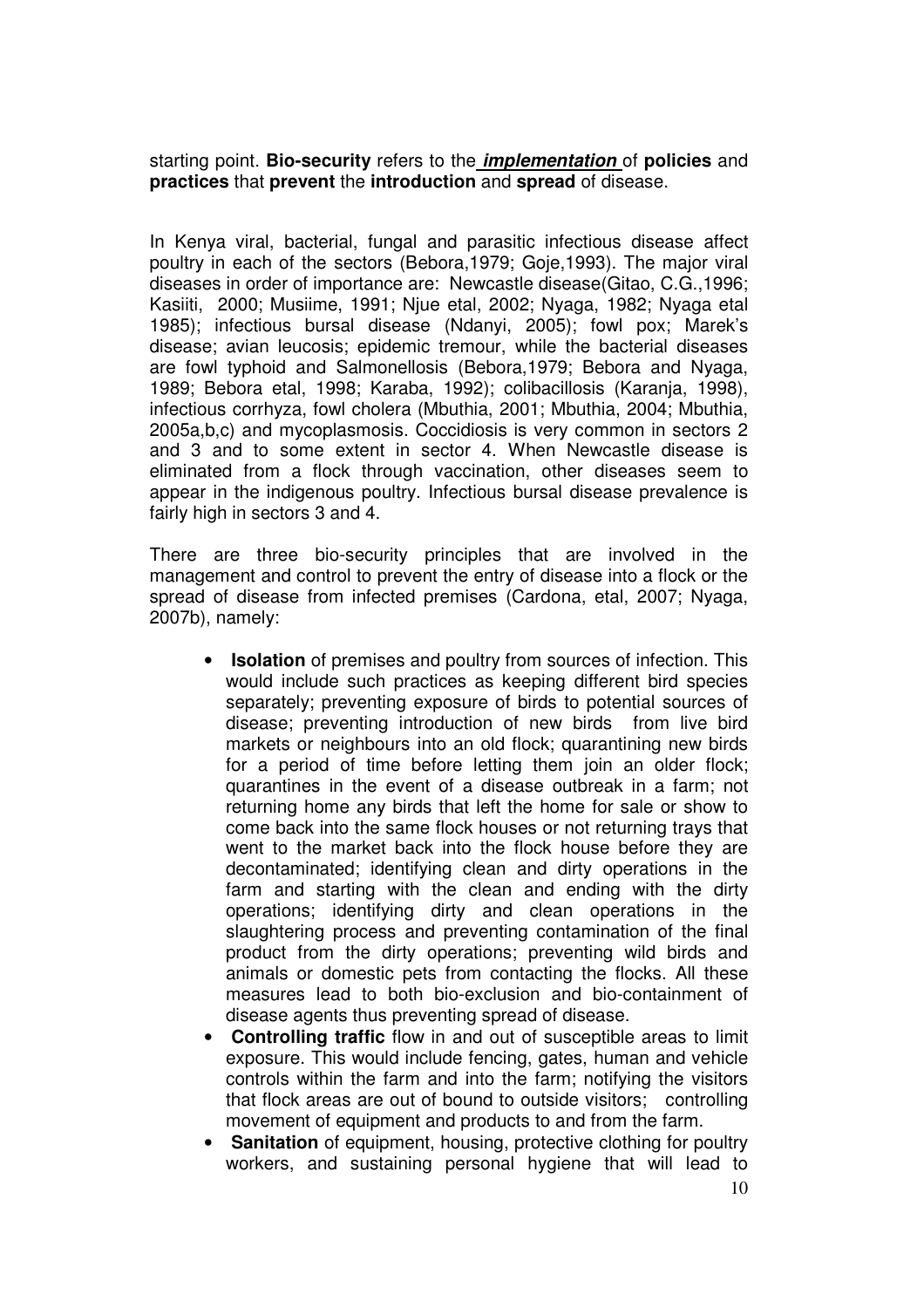destruction of disease agents. This would entail the washing of hands; using fresh or dedicate clothing exclusively for the chicken house for sector three and four cases; using personal protective equipment like coveralls, gum boots, headwear; cleaning and disinfection of vehicles, houses and equipments; using showers and fumigation and frequent washing of hands before and after handling poultry or their products.

• Overall the intention of bio-security measures is to ensure both **bio-exclusion and bio-containment** of the infectious agents to prevent infection of clean flocks and prevent spread of disease from infected premises, respectively.

The bio-security study in sectors 3 and 4 will therefore involve evaluating the inclusion or omission of measures directed at ensuring that these principles are fulfilled in the poultry operations being assessed.

## **2.0 SOURCE OF STOCK**

### **2.1. Standard Requirement**

Commercial layer and broiler farmers are expected to obtain their day old chicks from the hatcheries in Kenya or import from sources that are approved by the veterinary authorities in Kenya. This is regulated to prevent importation of infected chicks. However, the indigenous farmers are expected to make their own arrangements to source their starting stock from whatever internal sources they may determine. Whereas the sources of stock for the commercial birds is regulated by law (Government Printer, Laws of Kenya), that for the indigenous farmers is not.

### **2.2 Actual/Current situation in Kenya**

The **commercial layer and broiler** day old chicks are obtained from the four main hatcheries in Kenya, namely: Kenchic, Muguku, Sigma and Kenbrid hatcheries (Nyaga, 2007b). There are smaller hatcheries that supply chicken to local farmers in places where the hatcheries are located but the numbers are not significantly large. Each farmer would go to the respective hatchery and book the number and type of chicks they need. It is easier to obtain broiler chicks than it is to get layer chicks for example, currently (Year 2007) to get layer chicks, one may have to wait for eight to ten months after booking. However, one can get broiler chicks readily. There are two hatching days in each week when the farmers can access the day old chicks from the hatcheries.

On the other hand, farmers keeping **indigenous chickens** hatch their own day old chicks from eggs that have been incubated by brooding hens in the farmer's home. The original breeding stock may have been sourced from a neighbour as a gift or sold to the farmer; or purchased from the local market; it could have been a gift from friends or relatives.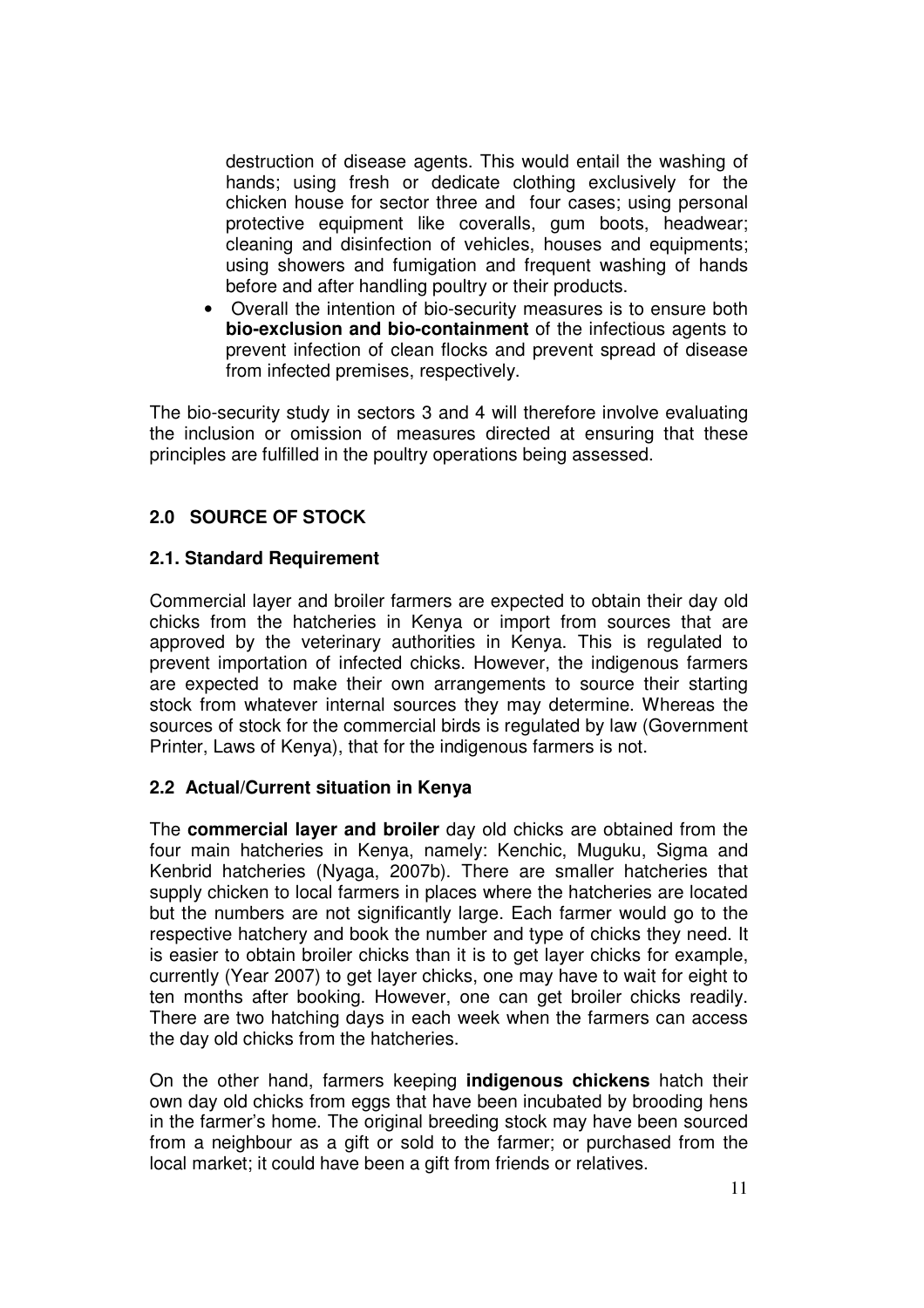### **2.3 Bio-security situation**

For the **commercial birds**, there is a ban on importation of poultry and poultry products from countries that have reported H5N1 HPAI and this has placed very heavy constraints on the production programmes of the Kenyan hatcheries. This is because they cannot import day old breeding chicks from their traditional sources of Britain, France, Israel, Italy, India and China. There are strict controls at the ports of entry to make sure that no day old chicks or any poultry products enter the country. In this way, the ban has sustained an avian influenza free status in Kenya so far since it is possible that if day old chicks were imported, whether legally or illegally from any of the infected countries, the avian influenza virus might have been imported into the country too. However, there are some common bacterial infections like those due to Escherichia coli, Staphylococcus aureus, Pseudomonas aeruginosa, Proteus vulgaris, Streptococci spp and other bacteria that affect day old chicks and they arise from the brooding environment (Maina,1988); or from the hatcheries (Bizimenyera,1986; Bizimenyera, et al, 2001; Bizimenyera, et al, 2004).

At times some farmers transport the day old chicks from the hatchery in the same vehicles that had taken eggs to the market or that had gone to transport feed to another farm and the egg trays are still in the vehicle that is now to be used to carry the day old chicks.

For the **indigenous chickens**, the greatest biosecurity problem for the day old chicks is the exposure they get to the dirty environment where the adults, growers and other chicks that hatched earlier are already living and soiling the area with their fecal matter.

#### **2.4. Recommendations**

For the **commercial flocks**, it is recommended that the protocols and procedures in the hatcheries be monitored regularly to assure they supply clean day old chicks free from bacterial and viral agents that may emanate from hatcheries, e.g. Escherichia coli, Staphylococcus aureus, Pseudomonas aeruginosa, Proteus vulgaris, Streptococci spp and other bacterial agents that cause mortalities in young chicks in the first 14 days of life (Karanja, 1998; Maina, 1988). Use of appropriate disinfectants in the hatchery and in the brooding house is recommended. Day old chicks should be carried and transported from the hatchery to the farm should be dine in clean chick containers and vehicles.

For the **indigenous chickens**, provision of clean beddings for the brooding hen and provision of a clean separate area away from the other birds where it can brood the chicks at least for the first two weeks will be useful.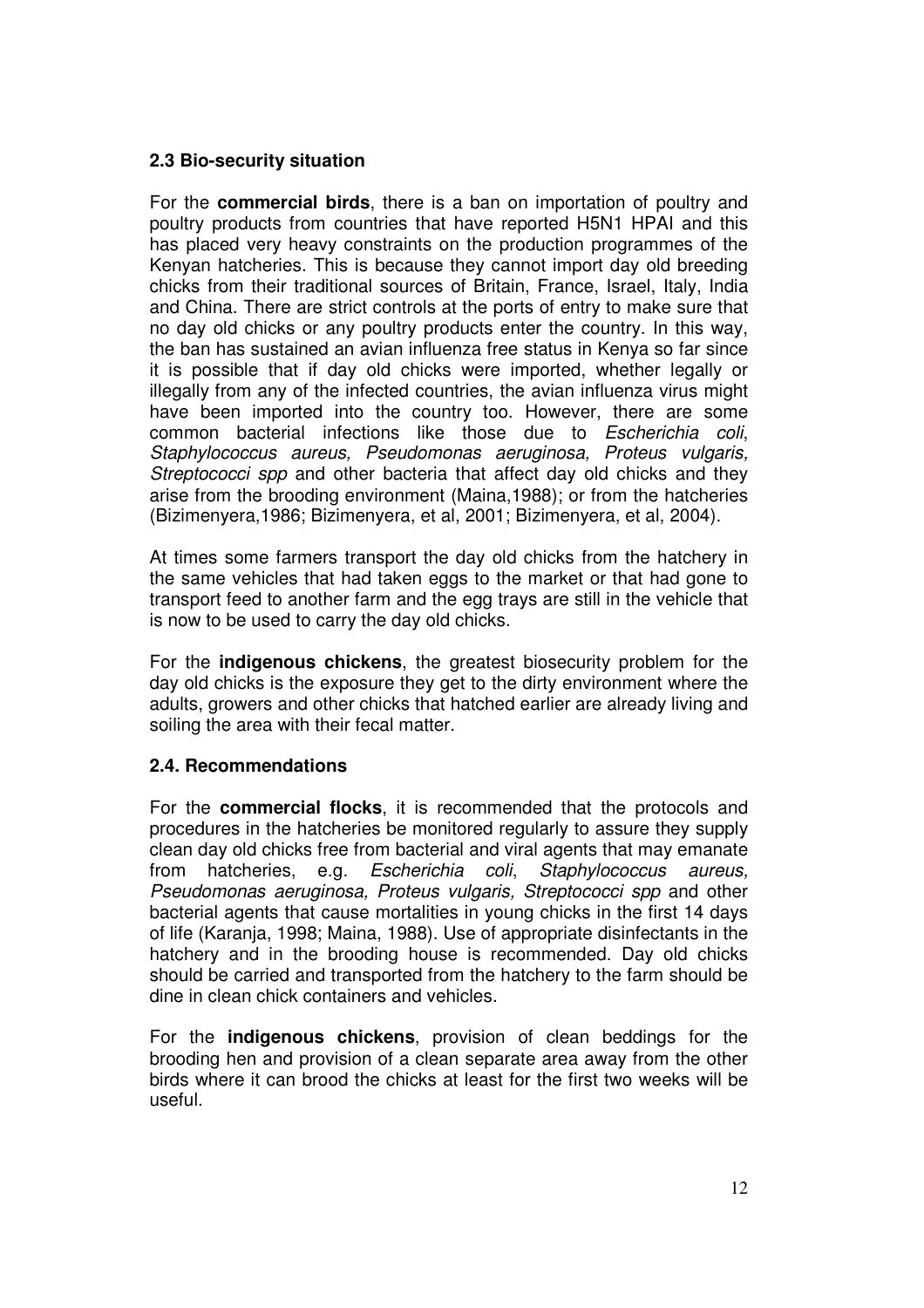## **3. HOUSING**

### **3.1. Standard Requirements/Ideal**

Broiler houses should protect the birds from strong winds and drafts and protect the birds from thieves at night or day; predators, rodents, mongoose, wild cats and birds; to provide good ventilation; to make it possible to thoroughly and easily clean the houses; to provide enough sunlight and sunshine and adequate drainage so that the poultry house remains dry. If possible the orientation of the house should allow proper lighting, sunshine and prevent wind chills. The housing should provide adequate space for birds in general 3- 4 square feet per birds – for layers and 1 square feet per bird for broilers (Ngugi, 1980).

 Adequate feeding troughs and watering equipment have to be provided for both broilers and layers and laying nests for the laying houses. The size of the house will depend on the number of birds to be kept. The houses are to be permanent or temporary structures and the building materials will vary. The materials should provide the conditions given above, for example: when iron sheets are used to build walls, the house can be easily cleaned but it is very cold during cold weather and hot during the hot season. Grass thatch will provide very good insulation from both heat and rain, but they are a good resting place for rodents, insects and in case of fire they ignite easily. Most houses are roofed with corrugated iron sheets.

### **3.2. Actual/Current situation in Kenya**

The **broiler houses** usually have earth floors but half of the walls are wire netting while the bottom half is made of mud walls, wooden planks, iron sheets or stone walling depending on the financial ability of the farmer. Corrugated iron sheets are normally used for the roofing. Wood shavings are used for the deep litter and water is supplied in commercial drinkers or home made drinkers both manually filled with water. The roof is supported by wooden posts (Fig.2.1). Feeders are wooden troughs, plastic or metal commercial feeders placed conveniently in the poultry house.





Figure 2.1. Broiler house with chicks Figure 2.2. Cement floored broiler house



after cleaning.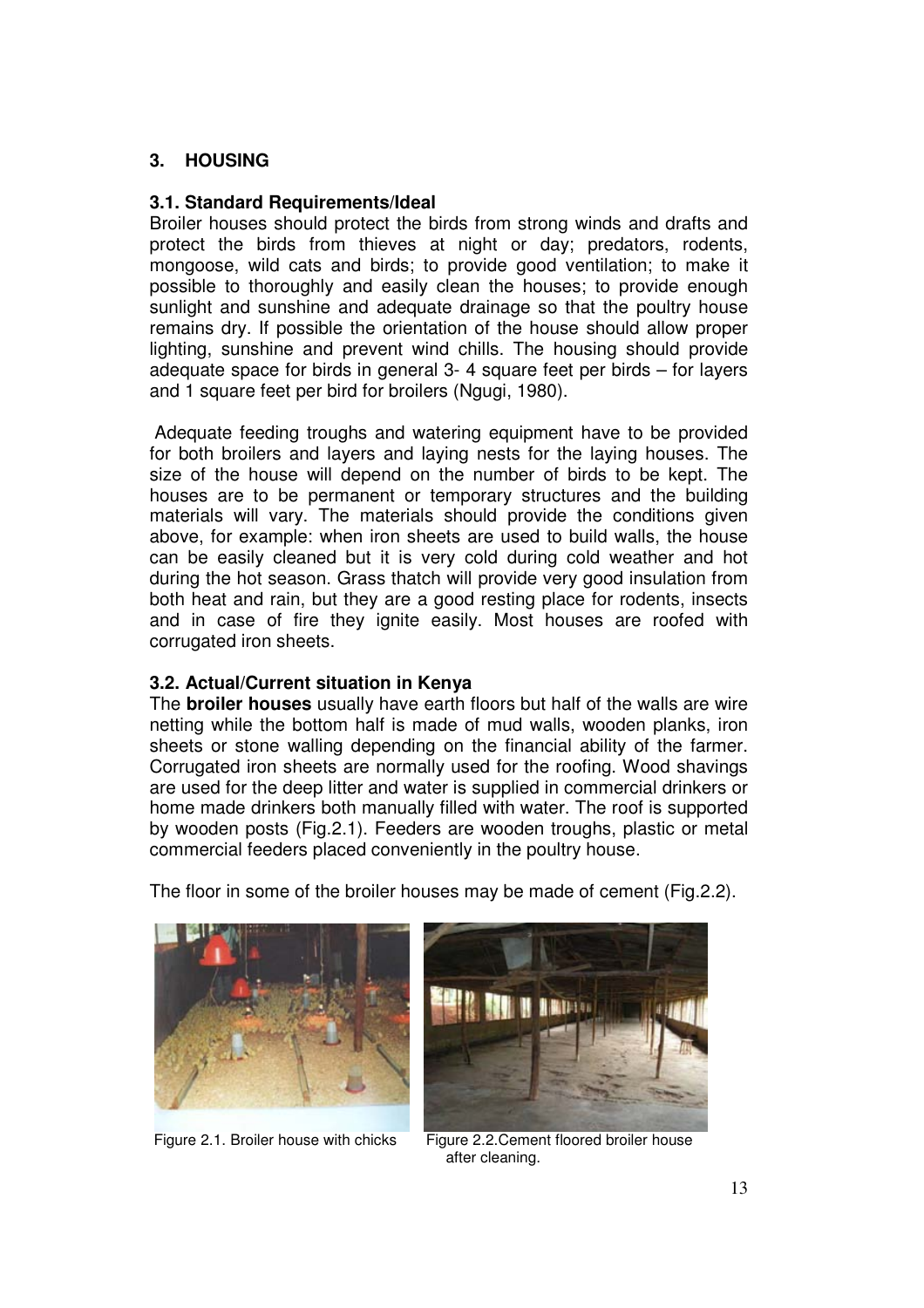The general structure of the **layer houses** are the same as for the broilers except that laying boxes are now provided and that there is more space per square foot per bird for the layer houses compared to the broilers houses. The houses usually have earth floors, the bottom half of the walls is made of stone, iron sheets or wooden planks (Fig. 2.3) while the top half is wire netting and the roofs are iron sheets. Some houses have two floors, one ground floor and an upper floor. Where the land size is small the two floor houses maximally use the available space effectively. Drinkers and feeders may be home made for those farmers with small size flocks and are made from cut out 20 liter jerry cans for drinkers and wooden troughs for feeders. Those farmers having larger layer flocks may have commercial plastic drinkers and feeders. All the layer flock houses have wood shaving deep litter beddings. The wood shavings usually decay to powdery manure by the time the layers stop laying and are to be depopulated at the age of 18-24 months. Water is provided for in metal containers; plastic drinkers; plastic basins or home made cut-outs of 20 litre plastic jerry cans (Kantengwa, 1988; Fig. 2.4).



Fig.2.3. Wooden layer house. Fig. 2.4 Drinker Fig.2.5 Chicken scavenging



There are no footbaths in most of these farms. Poor personal hygiene, particularly the practice of not regularly washing hands, wearing of domestic clothes in the poultry house, not wearing gum boots and not wearing head covers leads to potential entry of disease in the flocks.

Regarding **housing for sector 4**, it is difficult to give a common structure, particularly remembering that majority of the farmers are not keeping the birds as a commercial enterprise. They therefore invest very little into the poultry enterprises in the way building very permanent houses and build poultry houses of differing shapes, sizes and made of varying materials ( Fig 2.6A-F). One must observe that the designs of these sector 4 houses have special characteristics that ensure: safety of the birds from animal predators; provide good ventilation, good sunshine and sun light; and give a good and safe nesting place for hens.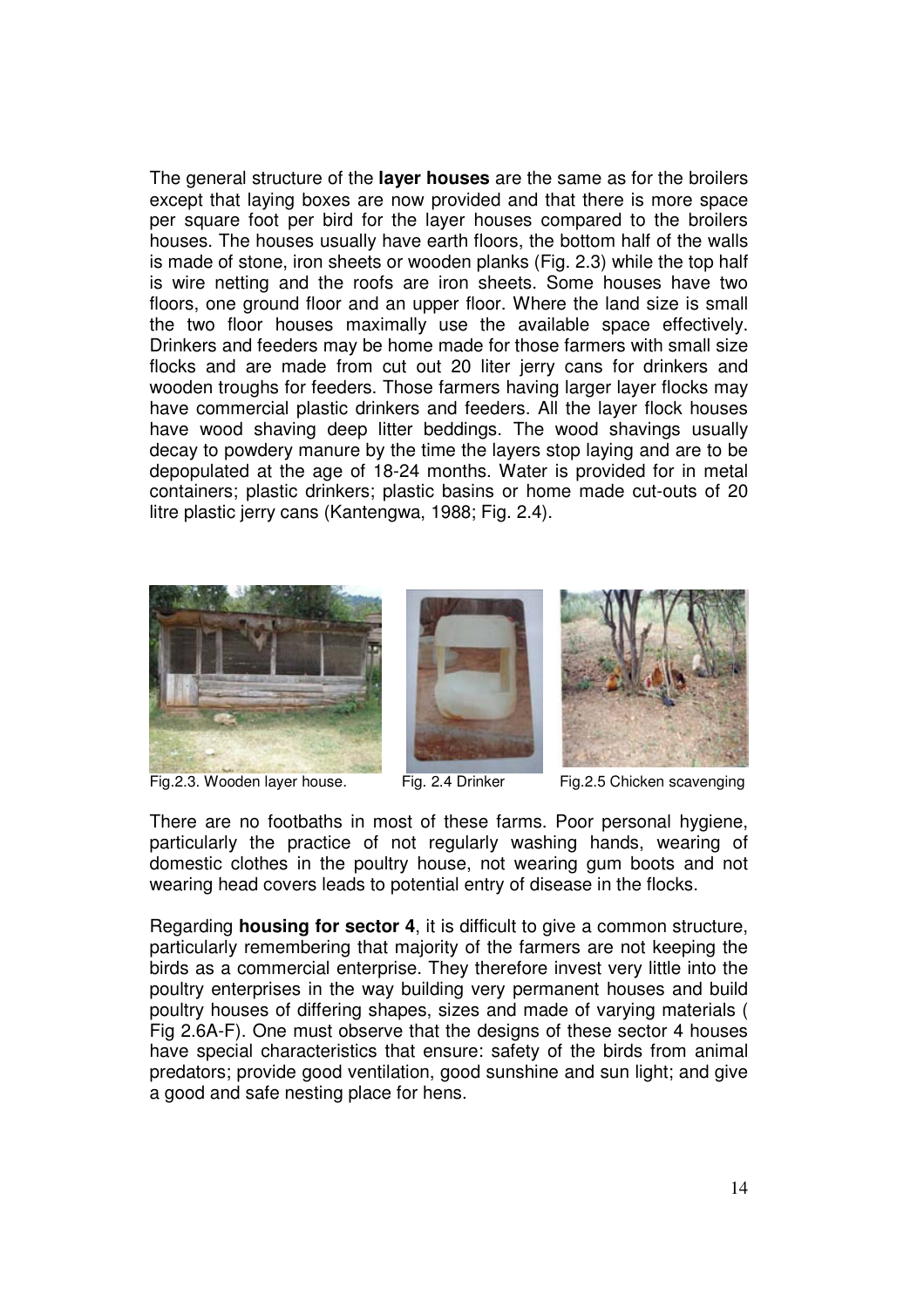There are many bio-security risks here. Note the wooden walls, wooden posts on the elevated houses (Fig.2.6A, B, C, and F) and the earth floor in Figs. 2. 6D, E). Poultry waste falls directly into the environment.









Figure 2.6D Figure 2.6E Figure 2.6F



Figure 2.6A-F Showing different types of houses in sector 4. No mud houses are seen here (Courtesy of Kenya country FAO poultry sector analysis report, Nyaga, 2007).

### **3.3. Recommendations**

The **broiler and layer** chicken houses should conform to the ideal recommendations given above. However, the important point to remember is that the house should be easily cleanable; should reduce wind chill and provide adequate ventilation, sunshine and sunlight. Laying boxes should be provided. The houses should facilitate parasite and disease control. They should promote faster growth and protect the chicken from predatory birds and animals and adverse weather conditions and theft during the night as well as during the day time.

A disinfectant dip should be placed at the door of each house to prevent entry of diseases agents into the flock house. In addition, the houses should be properly cleaned and decontaminated carefully after the litter has been removed and the houses have been well swept. The social-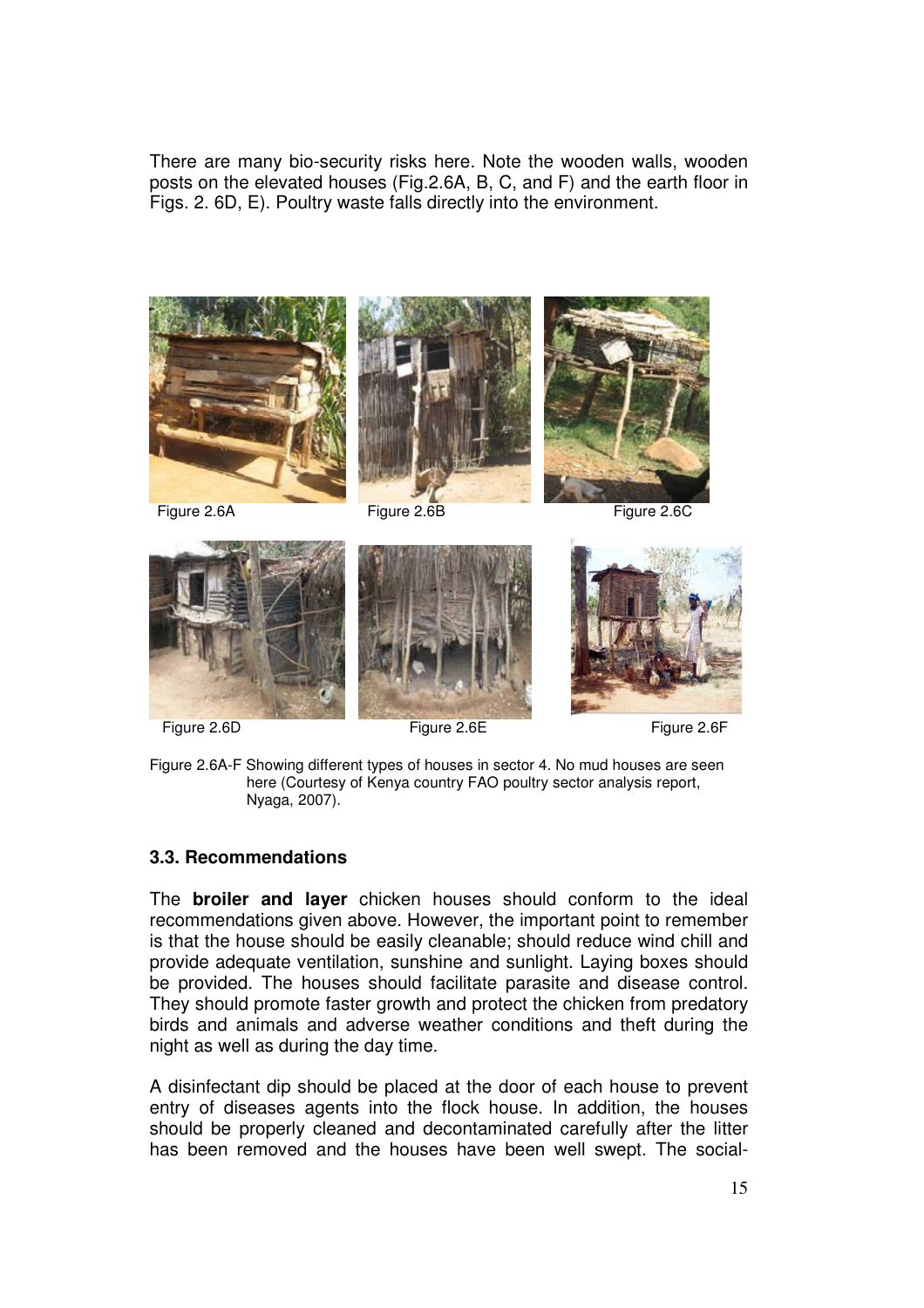cultural behaviour of farmers of showing off their well kept flocks exposes birds to potential entry of diseases and it should be avoided by enclosing the flock houses so that they are not accessible to visitors. Dedicated clothes should be worn in the poultry house and this would reduce chances of entry disease into the flock houses

Since **houses used to keep sector 4** poultry vary so much in construction materials, sizes and shapes, it is difficult to give a recommendation of a common structure; particularly considering that majority of the farmers do not usually keep the birds as a commercial enterprise and most of them have a low resource base. They therefore invest very little in building poultry houses. However, irrespective of the type of house they should observe some minimal criteria, namely:

- Houses must have enough space for the number of birds to be kept in the house so as to avoid over-crowding and other vices that emanate from crowding.
- Houses should kept dry, clean and well ventilated.
- Houses should have adequate sunshine and lighting.

### **4. HUSBANDRY**

#### **4.1. Standard requirements/Ideal**

Ideally, any **commercial layer and broiler poultry farmer** should have basic skills in the management of broiler and layer flocks. This would include brooding of day old chicks where adequate warm, water and feed are need. They should give water at first to the day old chicks on arrival in the brooding house. The wood shavings should be warm to the right temperature prior to the arrival of the day old chicks. Adequate water and feed supply are required (Ngugi, 1980). Many bio-security risks arise in this area, particularly in the watering and feeding equipment (Kantengwa, 1990). These are supposed to be clean and disease free.

On the other hand many of the farmers keeping **indigenous chicken in sector 4** are not ordinarily expected to have been exposed to any training. However, they are free to join any training course that may be promoted in their region. The birds scavenge for feed in the compound and may or may not be supplemented with additional feed grains. In this regard, they are exposed to dirty or soiled water and feed at all times.

#### **4.2. Actual/Current situation in Kenya**

In Kenya, most of the **commercial poultry farmers** have had some exposure to the proper husbandry techniques needed for brooding and growing broiler and layer birds. The training is done by the hatchery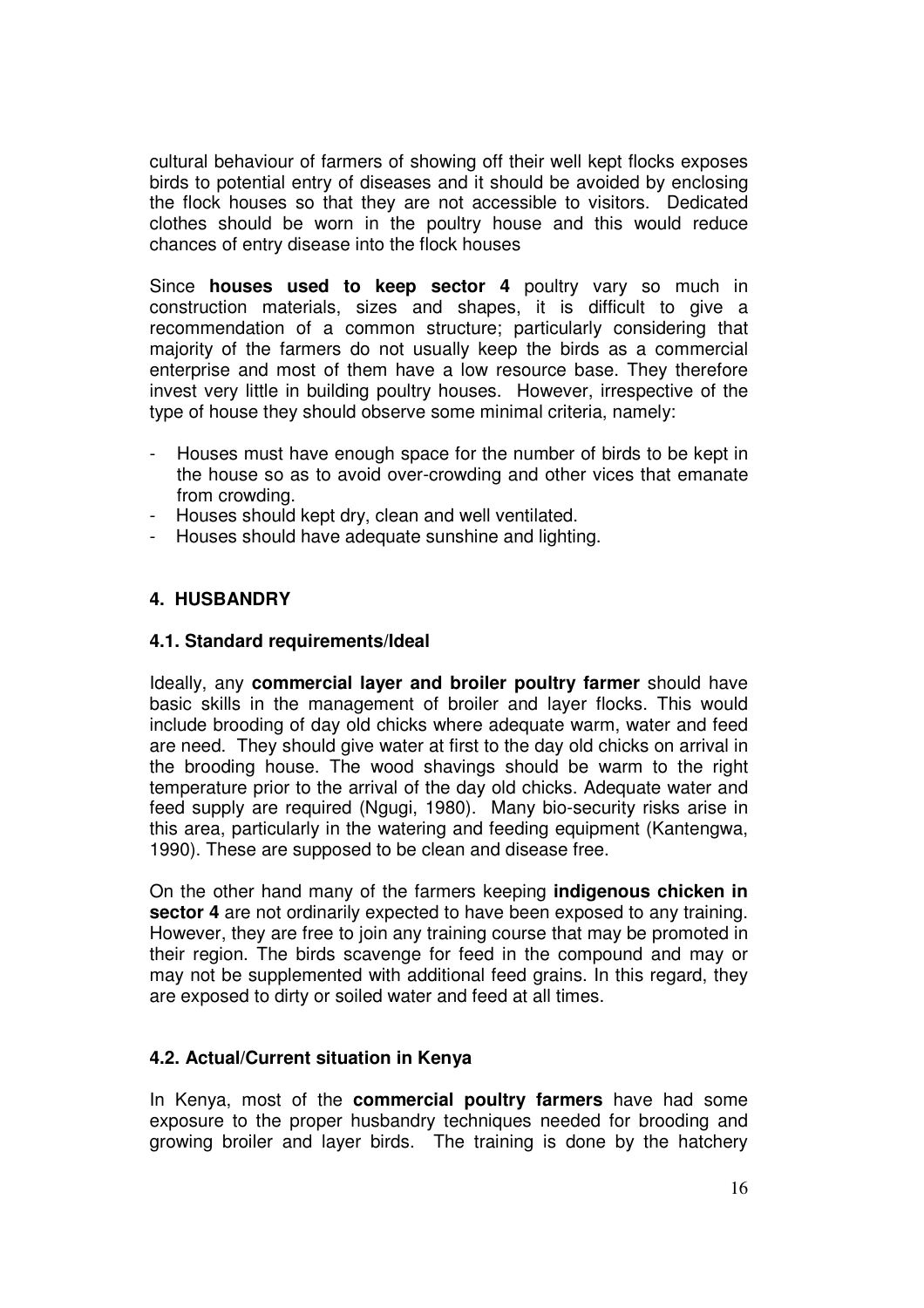personnel, extension officers and non-governmental organizations and at the farmers training centres.

Most farmers keeping **indigenous chickens** do not get any training on husbandry practices except the few who may have formed farmer associations and are being encouraged by special business groups to keep chickens as a business and are therefore being given some training. Most farmers would then do the rearing using their own home-grown skills. There are many bio-security risks here in the sense that the farmers may not observe any personal hygiene, that they may keep birds of different ages all together, and that some farmer would house their birds in the same house as the human beings. None the less the birds are left to scavenge for feeds anywhere in the compound and there they may encounter disease agents including contact with wild birds, other domestic and wild mammals and dead birds that may have been disposed in the farm compound.

During the scavenging process (Fig. 2.5), the birds are exposed to dirty or soiled water and feed all the time which can act as a source of disease.

### **4.3. Recommendations**

Training in good husbandry practices for all the farmers in both sectors improve bio-security measures markedly. This could include proper timing of feeding; use of clean water and watering equipment; use of clean feeds and proper disposal of dead birds; cleaning of houses, coops, and the use of clean foot wear and clothing; and keeping of good records will assist the farmers to reduce the bio-security risks found during husbandry practices in both sectors 3 and 4. Brooding and rearing practices for layer and broiler chickens that expose them to bio-security risks that increase their chances of contracting disease should be avoided. For example using one brooding house for different ages of birds will expose the younger birds to a dirtier environment that could lead to illness.

All attractants that may draw wild birds to the farm should be removed, e.g. spilled grains, open water spots, dead carcasses and trees that may act as nesting sites for wild birds. Trees provide shade for the birds when the sun gets very hot and their removal is likely to be controversial and therefore the removal needs to be considered with more care.

#### **5. FEEDS AND FEEDING**

#### **5.1. Standard Requirements/Ideal**

In **sector 3**, there are standard feed requirements and feeding regimes which are recommend and the feeds are manufactured locally for layers and broilers and these standards must be adhered to if good results are to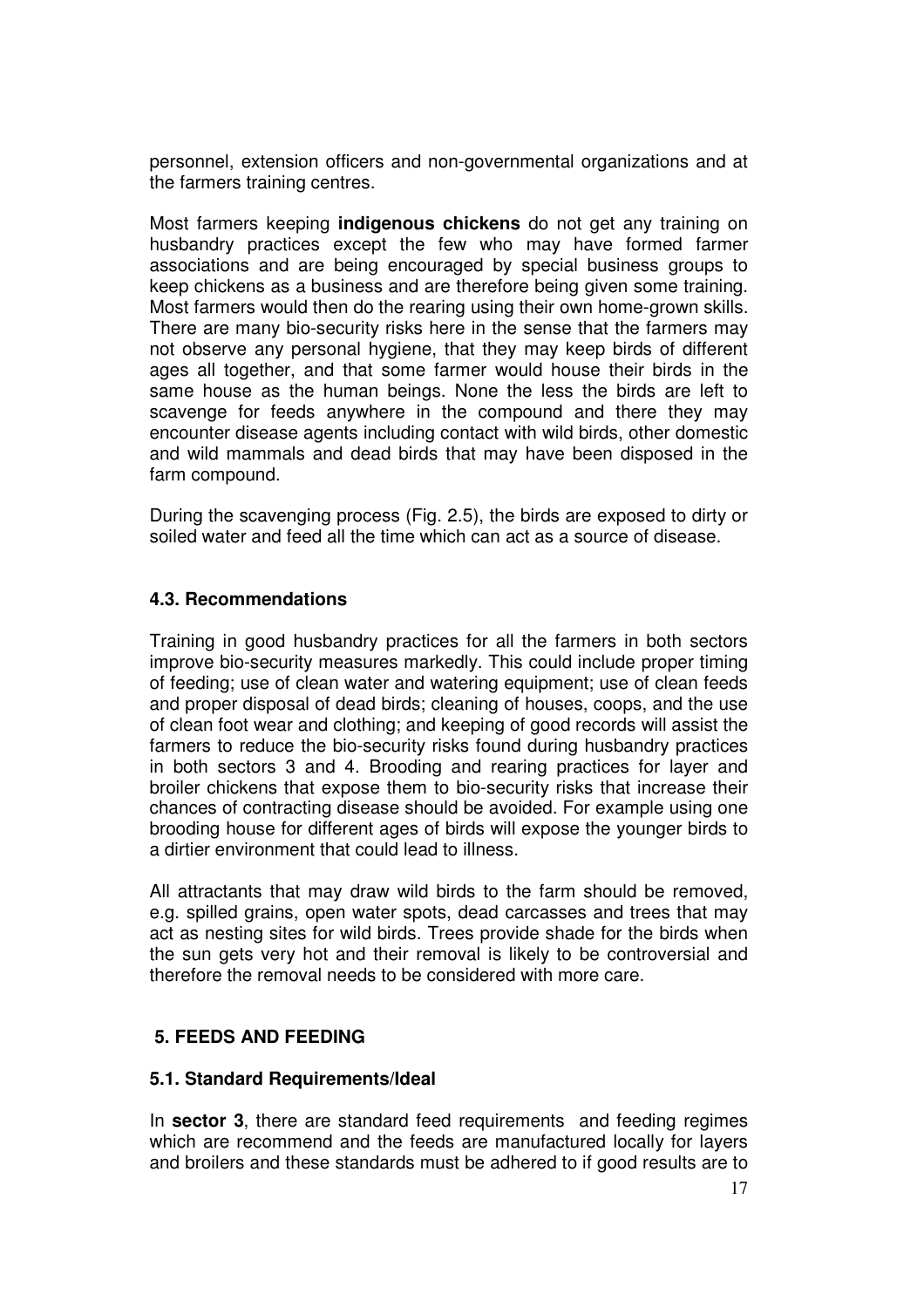be obtained (Nyaga, 2007b; Ngugi, 1980). The following feeds are recommended: chick and duck mash, growers mash, and complete layers mash feeds are give to commercial layer flocks; while broiler starter mash, growers and finisher mash are give to broilers at the respective growing stages. However, irrespective of the type of feed type that is purchased for the chicken, it is necessary that the feed provides a balanced diet for the ages and types of birds being reared. The feed must have adequate energy, protein, minerals and vitamins for the respective age for which it is formulated and be free from disease.

Regarding sector 4, there is no standard requirement for the scavenging birds which meet their nutrient needs by gathering different types of feed materials that they can get from the environment.

### **5.2. Actual/Current situation in Kenya**

There are many feed millers in Kenya and the chicken feed is generally of good quality. There is also a good supply of both layer and broiler feeds for the different age groups to be reared. Many feed shops also keep supplementary mineral and vitamin preparations which can be given to the birds in the case of stress.

**Bio-security risks** arise from the possible contamination of the feed with disease agents either by the feed being exposed to fecal material from sick birds; rodents invading the feed store whereby the feed gets contaminated with rodent urine and fecal matter containing disease agents; or if the feeding equipments are left outside for some time they get contaminated with fecal matter or dust laden with disease agents. Water that is contaminated with disease agents will also make the birds to be sick.

On the other hand, **indigenous birds** get their feed by scavenging for insects and wasted grains scattered in the farm, food left-overs and green vegetation and finally water from rain water pools in the compound or supply of water in an open container kept outside by the farmer for all the birds. During confinement in the rainy season, the indigenous birds may be given supplementary feeds in the form of whole grains, maize bran or kitchen left-overs. Water is also given to the birds in the place where they are confined. Many times the confined birds are in very poor nutritional status towards the end of this season. However, they recover soon after they are released from confinement for there is then plenty of feed to scavenge in the farm.

Bio-security risks arise from the places where the birds get the scavenged feed resources from since these areas are all exposed to the atmosphere and the environment where contamination with disease agent may have got in from wild birds and animals or dead birds or manure disposed from a neighbour.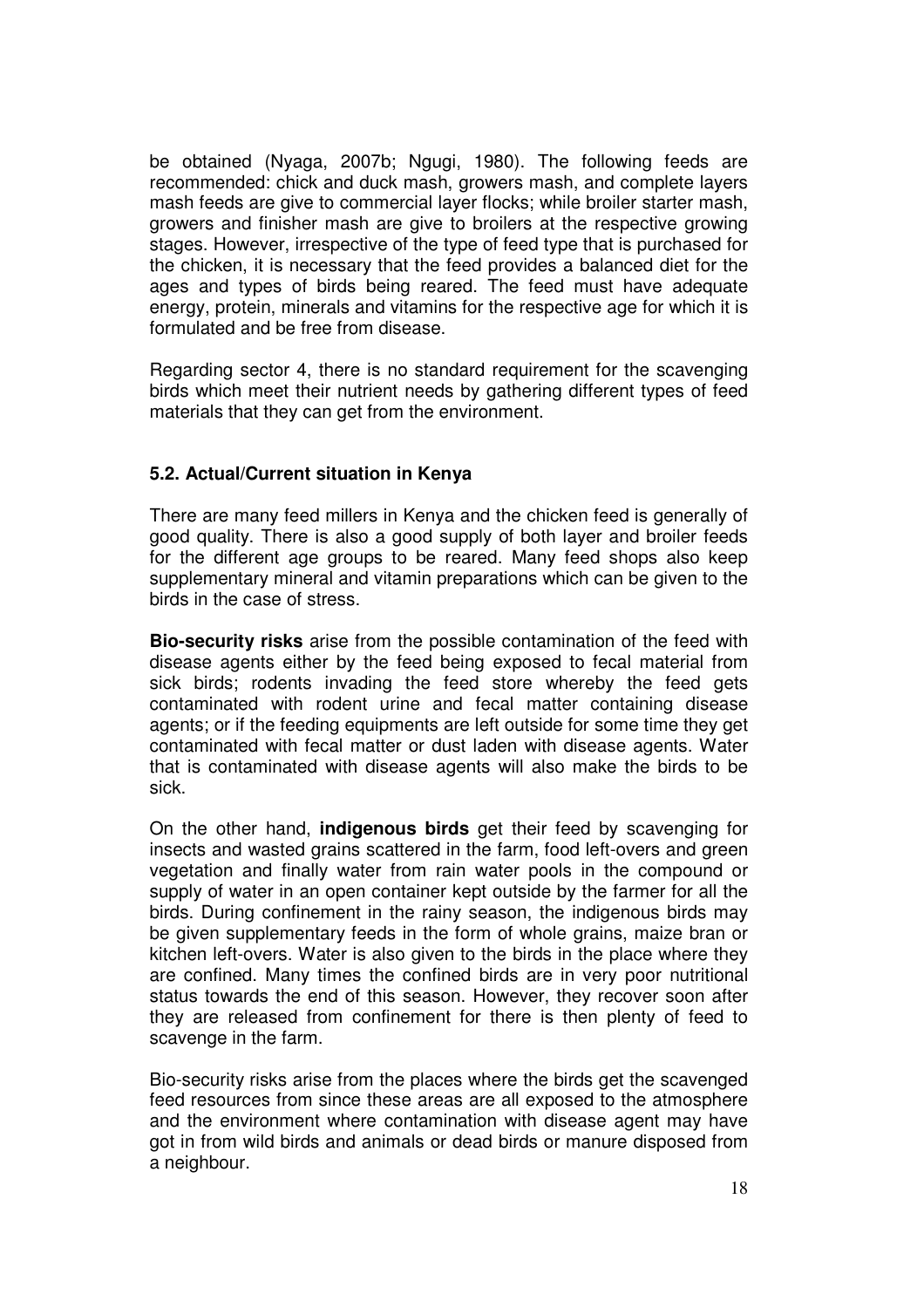## **5.3. Recommendations**

Well balanced fresh feeds should be available to feed commercial layer and broiler feed. The feed should be free from disease agents and should be kept in a clean, dry store free from rodents and insect pests. The feeders and waterers should be cleaned and disinfected properly with an approved disinfectant. The feed gunny bags used to package the feeds should not be recycled, and if this is done then they should be thoroughly cleaned and decontaminated.

The indigenous birds need to be provided with clean water and the receptacles where the feed and water are put be cleaned well and be disinfected (Njagi, 2003; Njagi etal, 2004a,b; Njagi, 2005). The compound should be free of dead birds. The supplementary feed should be given in the shade and if possible in the shed which would precluded wild birds getting attracted to it and getting closer to the domestic birds. Any pools of water should be removed.

# **6. HEALTH MANAGEMENT**

### **6.1. Standard Requirements/Ideal**

In an ideal situation a vaccination regime is available for the layer and broiler flocks in each country and for the respective farms which is worked out depending upon the disease challenge in the country. Proper guidelines are given on how to dispose litter and the dead birds as well as where to obtain treatment for birds should they become sick.

Isolation of flocks from situations that expose them to disease is of paramount importance in disease prevention. All the farmer would be encouraged to learn what is required and observe the procedures correctly.

# **6.2. Actual/Current situation in Kenya**

For the **commercial layer and broiler flocks** vaccines are currently available for all the common bacterial and viral diseases of chickens: e.g. Newcastle disease; Infectious bursal disease; Mareks's disease; Epidemic tremour; fowl pox; infectious laryngotracheatis; infectious bronchitis; egg drop syndrome-76; fowl typhoid (Bebora, 1998); mycoplasmosis. Turkey vaccines present are, for example: Newcastle disease; turkey pox; mycoplasmosis. The breeders are vaccinated as they are reared while Marek's disease vaccine is usually given at day old in the hatchery. All the other birds are vaccinated in the farmer's premises and it is the responsibility of the farmer to seek the assistance of the animal health professionals to get their birds vaccinated.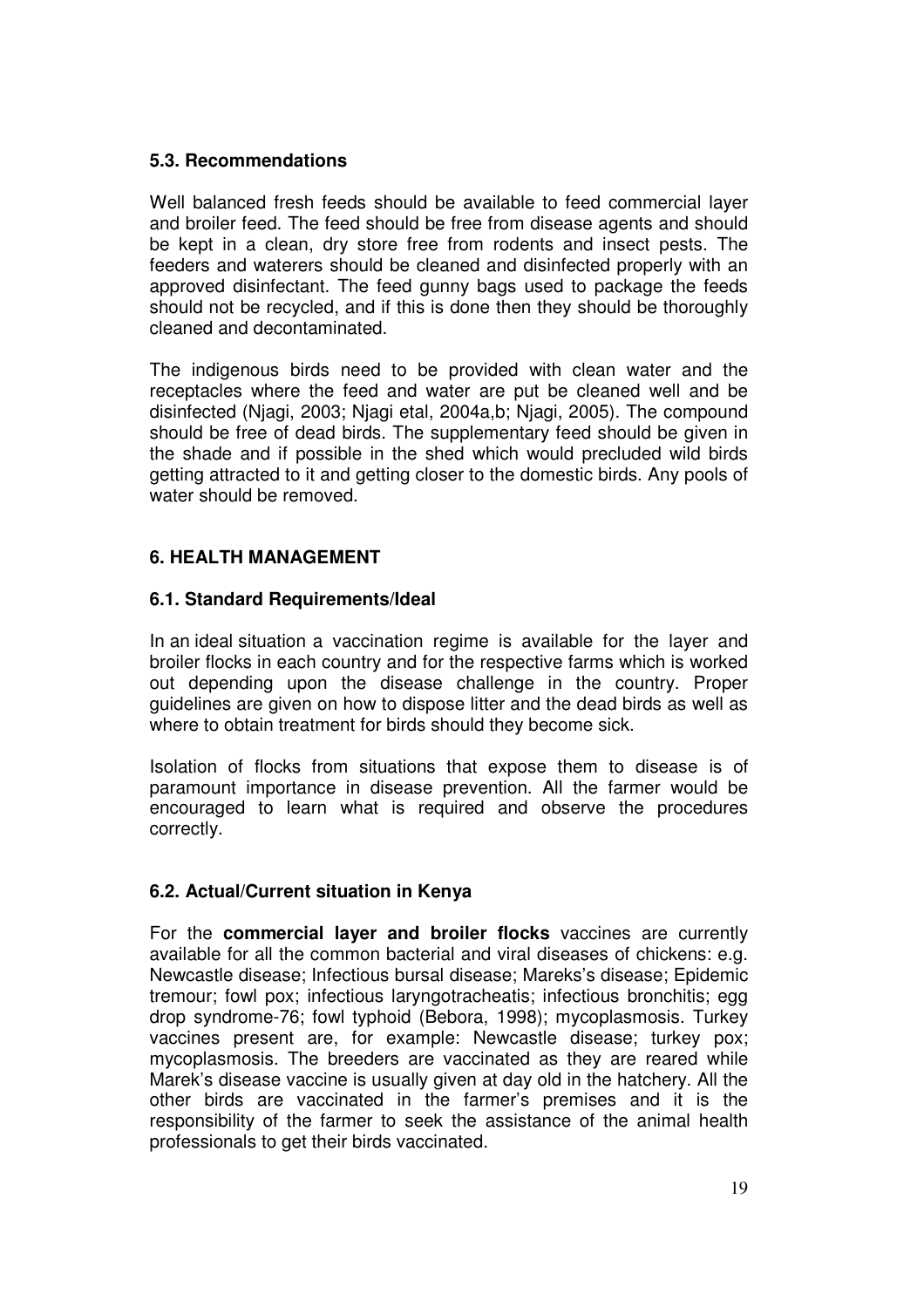The **indigenous farmers** do not usually vaccinate their birds routinely unless there has been a concerted effort to introduce the vaccine in the area, for example, farmers in Kitui, Kakamega, Makueni have had at different times programmes that have encouraged vaccination of their flocks against Newcastle disease. Farmers in Makueni district farmers are being encouraged to keep chickens as a business and for this reason they have been taught the importance of forming farmers' associations and vaccinating against Newcastle disease. They have taken the matter very seriously for they have seen that where the birds have not been vaccinated they all died of Newcastle disease (Mary, 2007).

The dead **layer and broiler birds** are disposed of by burial in the farm or the dead birds are cooked and given to the dogs or pigs.

Treatment is carried out in **layer and broiler** flocks for bacterial and protozoan diseases and there are adequate supplies of the relevant drugs in the drug stores for the farmers to use. Most of the indigenous chicken farmers use traditional medicines to treat their birds and only a few can afford the modern medicines.

Isolation of flocks is a serious flaw in the bio-security status of **sectors 3 and 4** in Kenya since very little of it is observed. Layer and broiler farmers usually have their flock houses close to the dwelling houses and will frequently take their visitors to the flock houses to see and enjoy the flock. Furthermore, if they go to the market to sell eggs or to get feeds and they now want to go to the flock house, many do not change the shoes or the clothing that they went with to the market (Nyaga, 2007a,b).

Disposal of the manure and the slaughter wastes is done in the farm and the dead birds are buried in the farm as well by most farmers, while some may be sold to other farmers for cattle feed (Kanyongo, 1996; Murotho, 1981; Nambi, 1987; Nyakalo, 1991). Wild birds, wild mammals and the domestic pets also have access to the home compound and the outside of the flock houses. All these activities render separation of clean birds from the source of disease to be very difficult.

#### **6.3. Recommendations**

It is recommended that the **layer and broiler flocks** be vaccinated against common viral and bacterial diseases and they are sero-monitored regularly for sero-conversion to protective levels of antibodies. Treatment of common ailments be carried out but drug resistance by these agents to the commonly available antibiotics, particularly those which are also used for human treatment be monitored regularly to enable early identification of resistant bacteria that could transfer the resistance to human pathogens.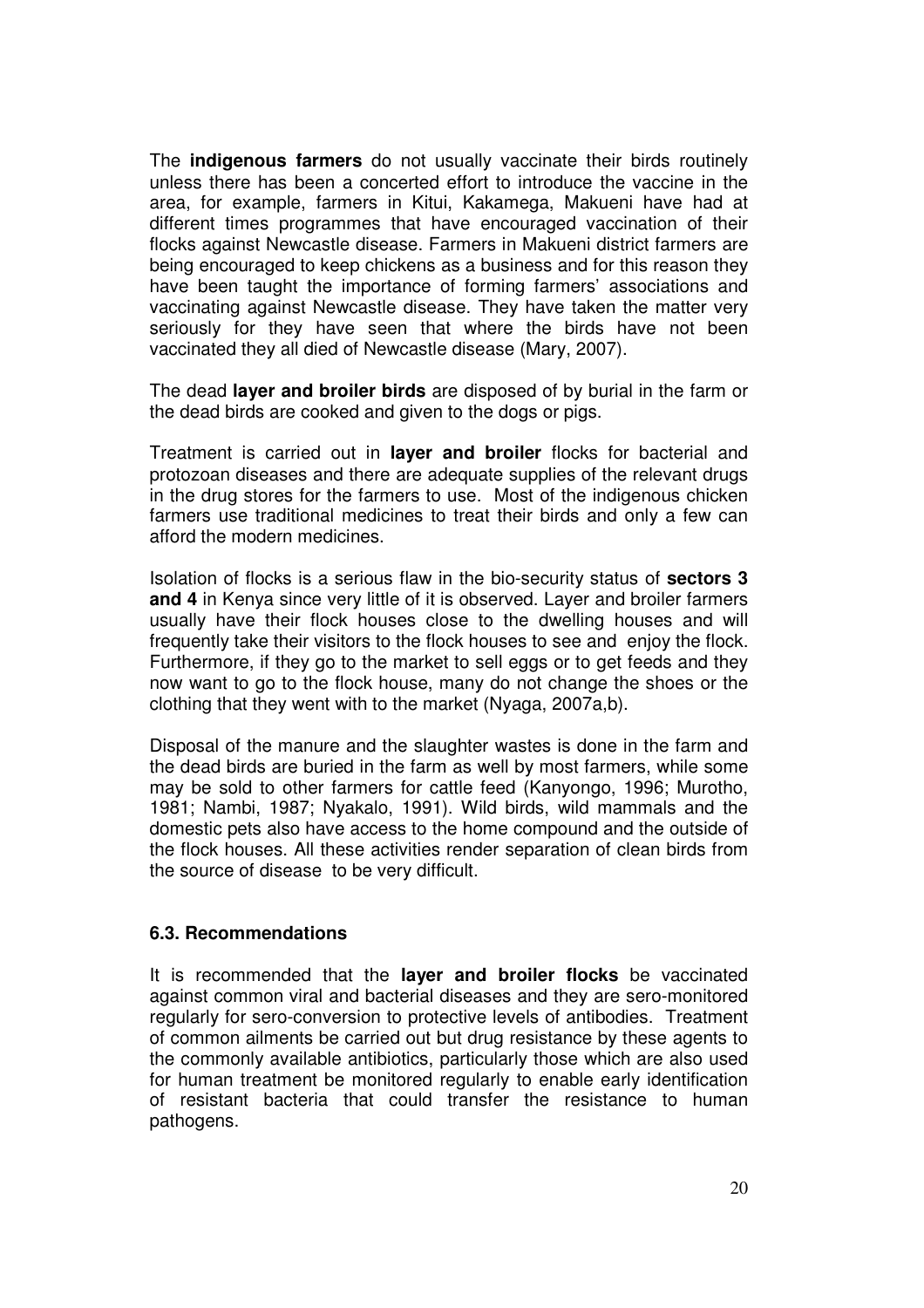Since the farmers of indigenous birds are not using drugs for treatment, they could be encouraged to use the drugs should the farmers enter into farming as a business so that they reduce the losses that would come due to bacterial infections in their flocks.

In order to provide isolation of flocks, it is recommended as follows:

- That a program of educating farmers on the role and usefulness of isolation and other bio-security measure be developed and implemented.
- That the wastes from slaughtering process, the dead, the litter be disposed of in such a way that they do not introduce disease to the neighbour's flocks nor to any other flock in the home.
- That simple hedges be put in place to separate flock areas flock the areas where visitors have access.
- That dedicated clothing, which may not necessarily be new, are provided for use exclusively in the flock houses. This would go along with dedicated shoes and head wear that will be used in the flock houses only and not be for outside activities.
- That a disinfectant dip be provided at the entrance to the flock houses.
- That framers be taught to separate clean from dirty work, and that they do clean work first the follow with dirty work, for exam collecting eggs, feeding are clean works while disposing dead birds, removing caked litter from the flock house and cleaning dirty drinkers are all dirty works.

# **7. TRADE AND MARKETING**

### **7.1. Standard Requirements/Ideal**

The usual situation would be that a marketing organization does the marketing for the eggs and the meat and the farmers have a stable market through-out the year. It is expected that traders would join the organization and build a viable system across the whole country. In this way prices would stabilize and policies would be common all over the country.

### **7.2. Actual/Current situation in Kenya**

In Kenya, there is no one trade organization as yet that drives trade and marketing for all the poultry and poultry products (Ndeda, 1980; Ngigi, 1988; Nyaga, 2007a,b). However, there is now an association for the poultry breeders and one for the poultry keepers but no umbrella one exists. In this regard layer farmers individually source for markets for their eggs while the broiler farmers do the same for markets for their broilers. Eggs are sold at the farm gate and then at the local markets and also to targeted restaurants and institutions where the farmers may have arranged contracts. In this regard bio-security risks arise in many stages of this cycle. At the local markets, the farmer is likely to come across infected materials. Furthermore, they usually bring back home the trays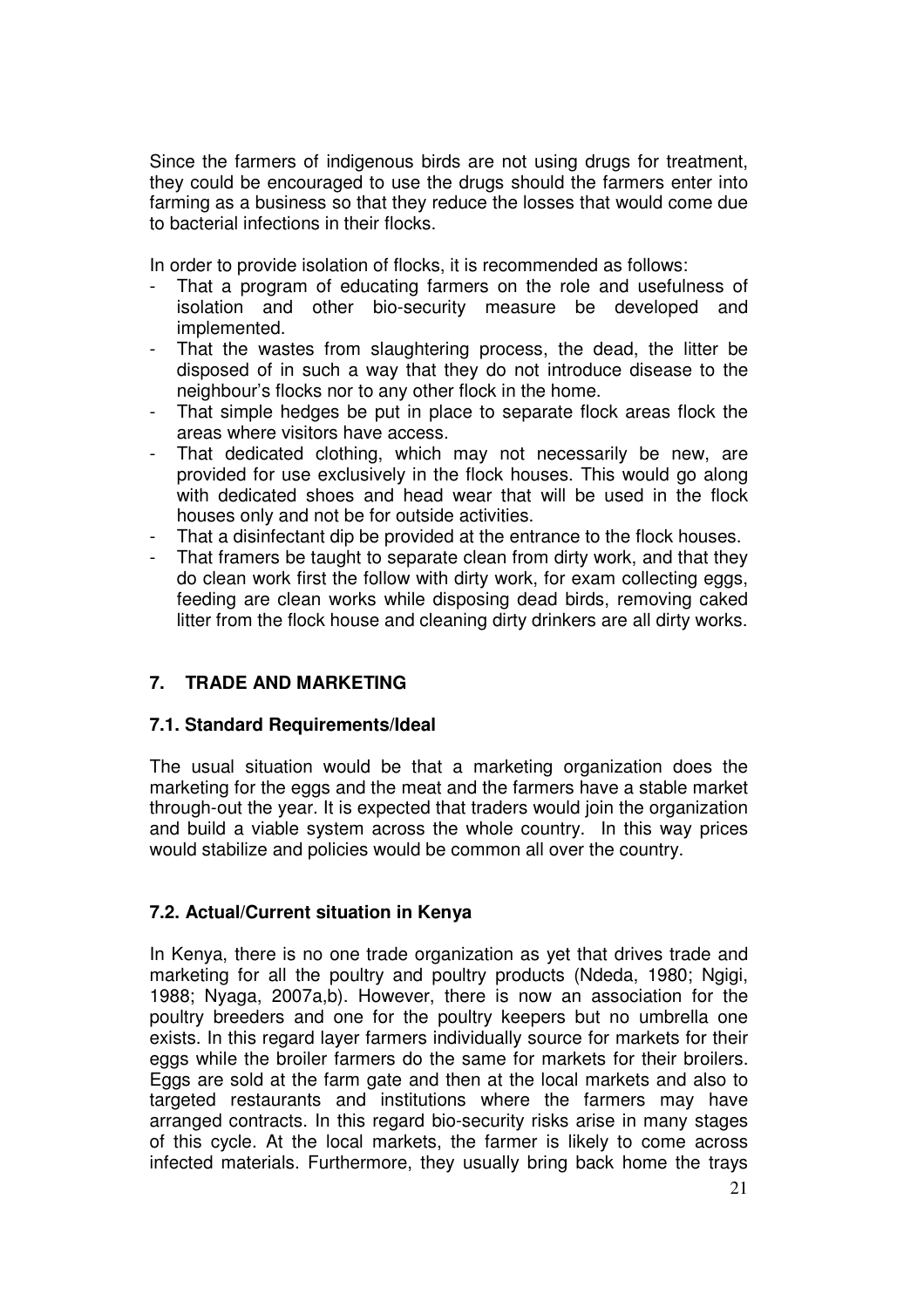they used to ferry the eggs with to the market. Their shoes also pick up infectious agents from the market as well, so do their clothes. Thus the trays, the shoes and clothes and the vehicle will take back to the home any infectious agents that was picked at the market.

Very few farmers will decontaminate the trays since they look clean unless there are egg breakages that smear the trays and these are treated as normal. However, should the eggs have been from a farm with an outbreak of Newcastle disease or avian influenza, the eggs would be carrying a lot of virus and the trays would be contaminated by the virus. Similarly any trays that would have come from an infected farm would have carried infectious material from the farm to the market. The ex-layers are usually sold to traders who take them to the urban markets for slaughter. The ex-layers are transported on top of buses and in modified open pick ups (Nyaga, 2007a,b). In either case, the birds are in direct contact with the atmosphere and wound be discharging any exudates into the environment along the path to the live bird markets. On the other hand, broilers are usually not sold as live birds but after slaughter. If the farmer has made arrangements to supply to specific hotels and restaurants or institutions the broiler meat is kept frozen until they are able to supply the orders as required(Nyaga, 2007a,b).

Bio-security concerns during slaughtering would be where and how the waste water, feathers and offals, which may lead to spreading of disease, are disposed. There transport vehicles could be one source of bio-security breach and it is not clean whether they are decontaminated between the markets and the home slaughtering activities. The traders themselves act as sources of infectious agents.

Farmers keeping indigenous birds do not have many eggs to sell but when they do sell they sell them at the farm gate or at the local market. The only bio-security risk here is the farmer getting the feet or clothes contaminated at the market. However, the birds are sold live and the local market where the primary collectors assemble them for further transit to the municipal and city open air live whole and retail markets (Mary, 2007). Slaughtering occurs at any of these points of sale. Once the birds are killed, the feathers are removed by either dry or wet defeathering. Wet defeathering is done at the municipal slaughter houses and at the satellite "chicken and egg" kiosks to be found in most of the housing estates in the city of Nairobi (Nyaga, 2007).

The bio-security risks at the slaughtering process are many. The dry defeathering scatters feathers all over the sales areas at the local markets. However, one commercial indigenous chicken slaughter house used dry defeathering and effectively managed to contain all the feathers within the building and later burned them (Nyaga, 2007b;). This was a very good way to contain possible disease spread. They also cleaned the slaughter house very thoroughly to the extent that if one visited the premises two hours after the cleaning one would think no work ever goes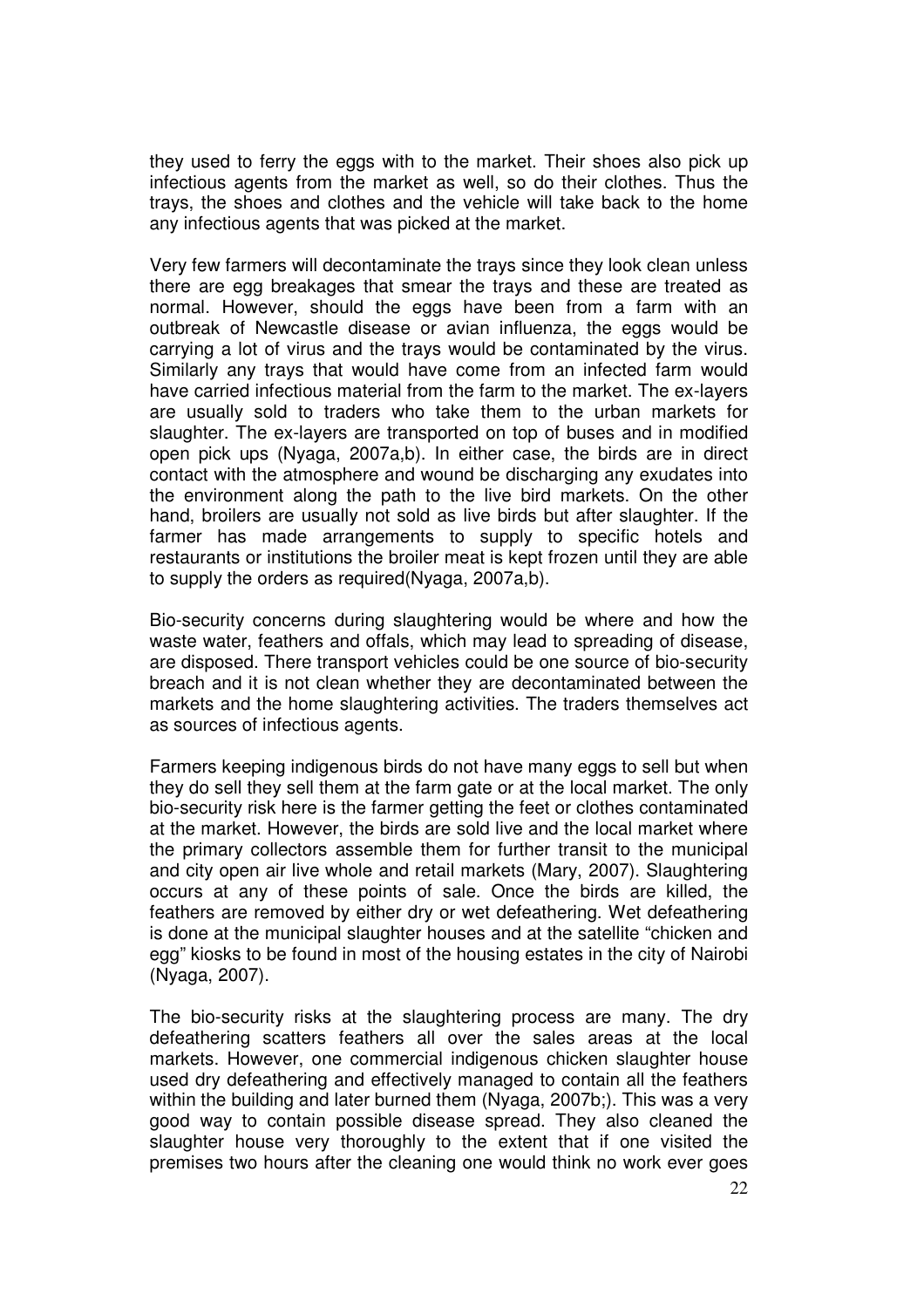on there. However, all the other places where there is dry defeathering it would be easy to spread disease since they did not observe adequate hygiene measures.

For wet defeathering, the disposal of waste water, the offals, the feathers and the presence of worn out cement floors, the presence of bird cages and storage of personal effects in the cages that also held chickens posed a big bio-security risk (Nyaga, 2007b).

## **7.3. Recommendations**

Farmers need to be made aware of the possible bio-security risks and flaws that they get into during the marketing of their poultry products and be shown what to avoid and how they can improve their practices so that chances of bring in disease to their flocks are b reduced and the possibility of spreading disease to their neighbours is reduced This would include:

- Observing regular washing of hands.
- Personal hygiene and use of clean or dedicated clothes and shoes.
- Identifying clean and dirty processes in the farm, sales and slaughtering processes so as to avoid contaminating clean areas.
- Use of disinfectants to decontaminate materials and equipment that has gone to the market before it is re used at the farm.
- Refraining from returning to the flock house any birds that left the home for the show or for sale but were not sold out.

The municipal authorities need to work out procedures that ensure that the premises are kept clean and decontaminated before and after the slaughtering process. This would also involve creating awareness of the bio-security flaws that are prevalent at each stage of the slaughtering process. They should be congratulated for the things that they have done well.

### **8. ANIMAL-HUMAN HPAI: TRANSMISSION**

### **8.1. Standard Requirements/Ideal**

Animal to human transmission of avian influenza is currently believed to occur when there is very close contact between the person and infected poultry source. In this regard, the persons at risk would be individuals at the live bird markets, slaughter houses, poultry houses and any other such circumstances in which an individual spend quite some time in close proximity to infected birds.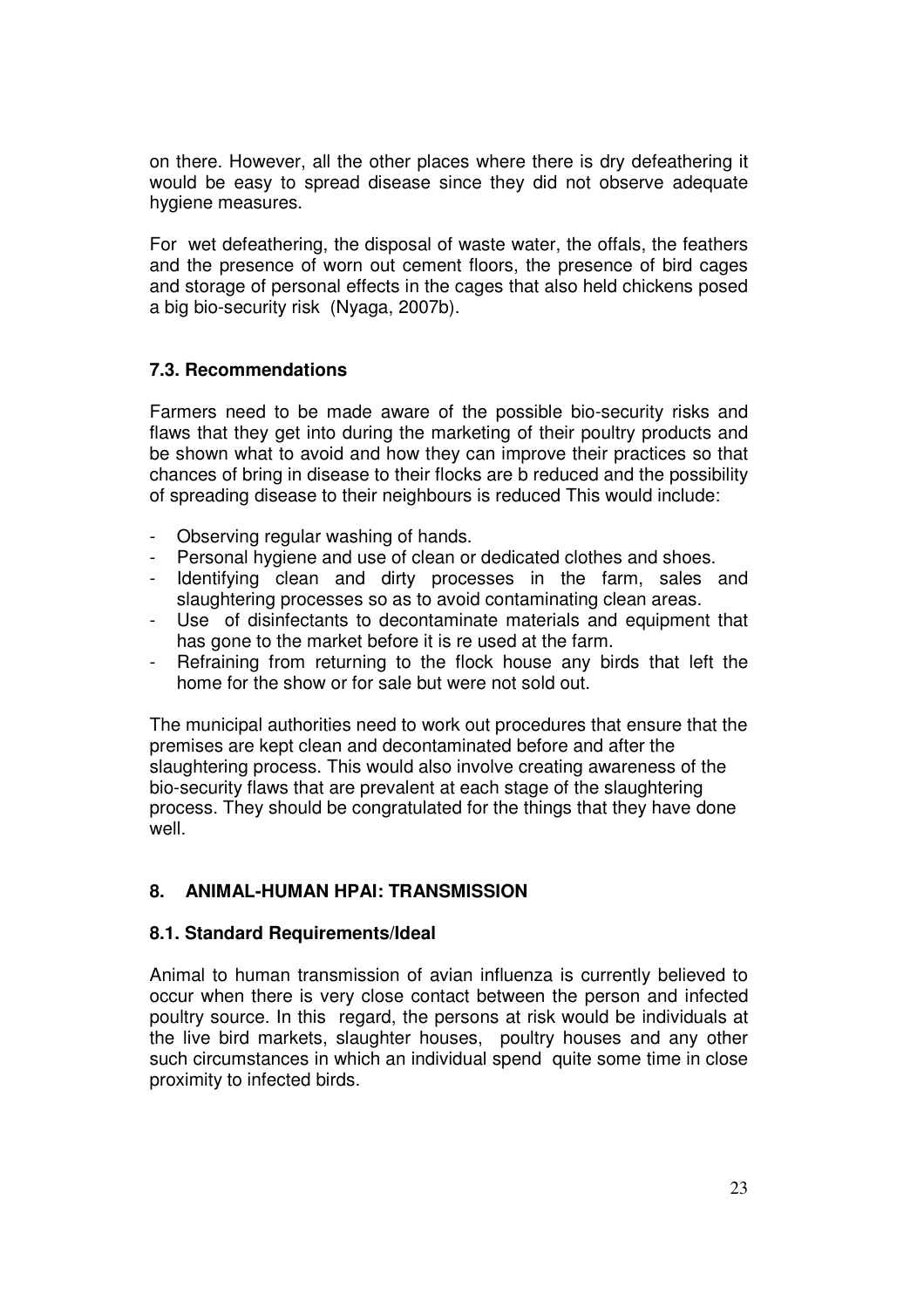## **8.2. Actual/Current situation in Kenya**

Currently Kenya is free of avian influenza (Kimani, etal.2006; Nyaga, 2007a,b). However, were it to occur, the following persons would be at risk of exposure to avian influenza H5N1 HPAI and subsequent infection, namely:

- Poultry-men and women who spend at least two to three continuous hours in the poultry house giving food and water or maneuvering the litter.
- Any persons traveling in the same vehicle that might be carrying infected birds in side the vehicle or in any of its carriage compartments.
- Buyers and sellers of live birds, especially when the premises are enclosed and there is accumulation of aerosols in an enclosed environment.
- Workers in the chicken abattoirs whether they use dry or wet defeathering methods.
- Persons who may sleep in the same house with an infected chicken.
- Persons working full time in a chicken meat processing plant and handling raw chickens for a prolonged period of time.
- Any person who may be at a dry de-feathering slaughtering process and is reached by the aerosols generated from the sick birds being slaughtered.
- Any persons who may dispose slaughter waste, offals or litter from infected premises.
- Any person who may consume raw infected chicken offals, meats or undercooked chicken meat on infected raw eggs and or products made from raw infected eggs.

# **8.3. Recommendations**

It is recommended that:

- Any person who is in any of the situations listed in section 7.2 above be considered to have been exposed to avian influenza and be closely monitored.
- That any of the circumstances listed in section 7.2 above be areas to put preventive control measure.
- That other novel means of transmission may arise since the disease is still evolving and it may involve other species not yet identified and therefore other ways in which the disease may be transmitted may be looked. Beyond the traditional ones we are familiar with.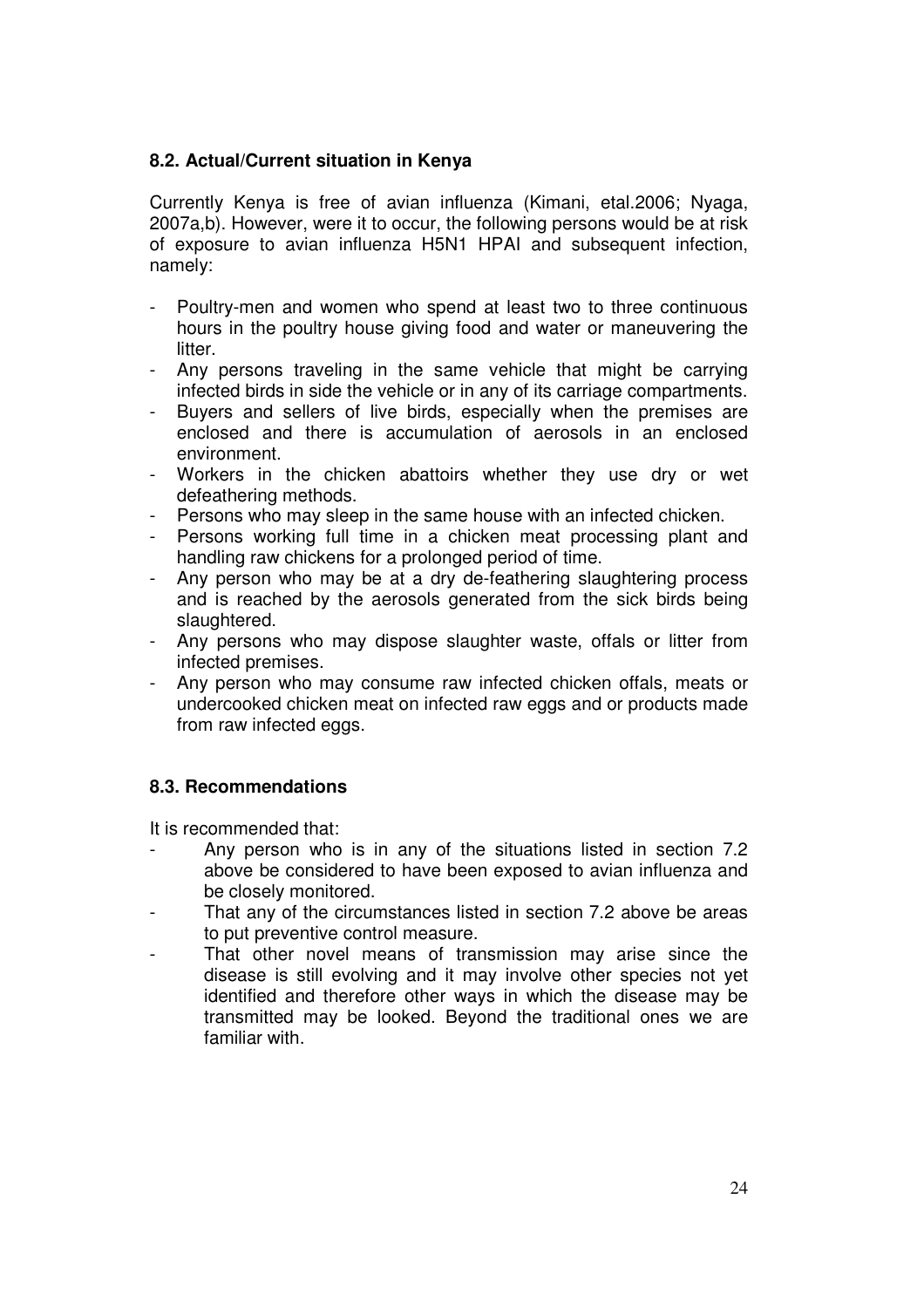# **9. CONSUMER PROTECTION**

## **9.1. Standard Requirements/Ideal**

When one thinks of only consuming poultry products, what comes to mind is the consumption of eggs and the traditional cuts of the chicken meat. However, it is necessary to think of other parts of the chicken that may find their way into the informal markets but still pose danger of transmitting disease to those who may get in contact with them

## **9.2. Actual/Current situation in Kenya**

A large proportion of poultry meat consumed and coming from sectors 3 and 4 is inspected but some small proportion may not be inspected. The farmers living near the city of Nairobi and other urban centers would usually call in a meat inspector when they slaughter their broilers who then inspects the meat and issues a permit for the meat to be transported to the market. All the municipal slaughter houses where indigenous birds are sold and slaughtered have a meat inspector whenever they slaughter poultry (Nyaga, 2007b). Most of the ex-layers that find their way into the city of Nairobi are all slaughtered under inspection at Kariokor and Burma markets and if slaughtered at home the meat inspector is called into inspect the meat (Nyaga, 2007b). However, there may be some indigenous sector 4 and other sector 3 birds that might skip this route and are therefore not inspected.

Regarding eggs, there is no formal inspection carried out that the author is aware of except that done for grading the eggs into: small, medium and large (Njenga, 2005; Ndeda, 1980; Ngigi, 1988) and to remove those that are badly soiled and are therefore not fit for the market. It would be difficult to identify any eggs emanating from an infected flock and any infections are likely to pass on to the consumer unless the eggs are cultured.

### **9.3. Recommendations**

On the whole most chicken meat consumed is inspected and the small proportion that does not get inspected may need to be identified and be brought into the inspection loop.

A way to identify eggs that may have been from avian influenza infected flock needs to be developed to safeguard the human population against infection from infected eggs.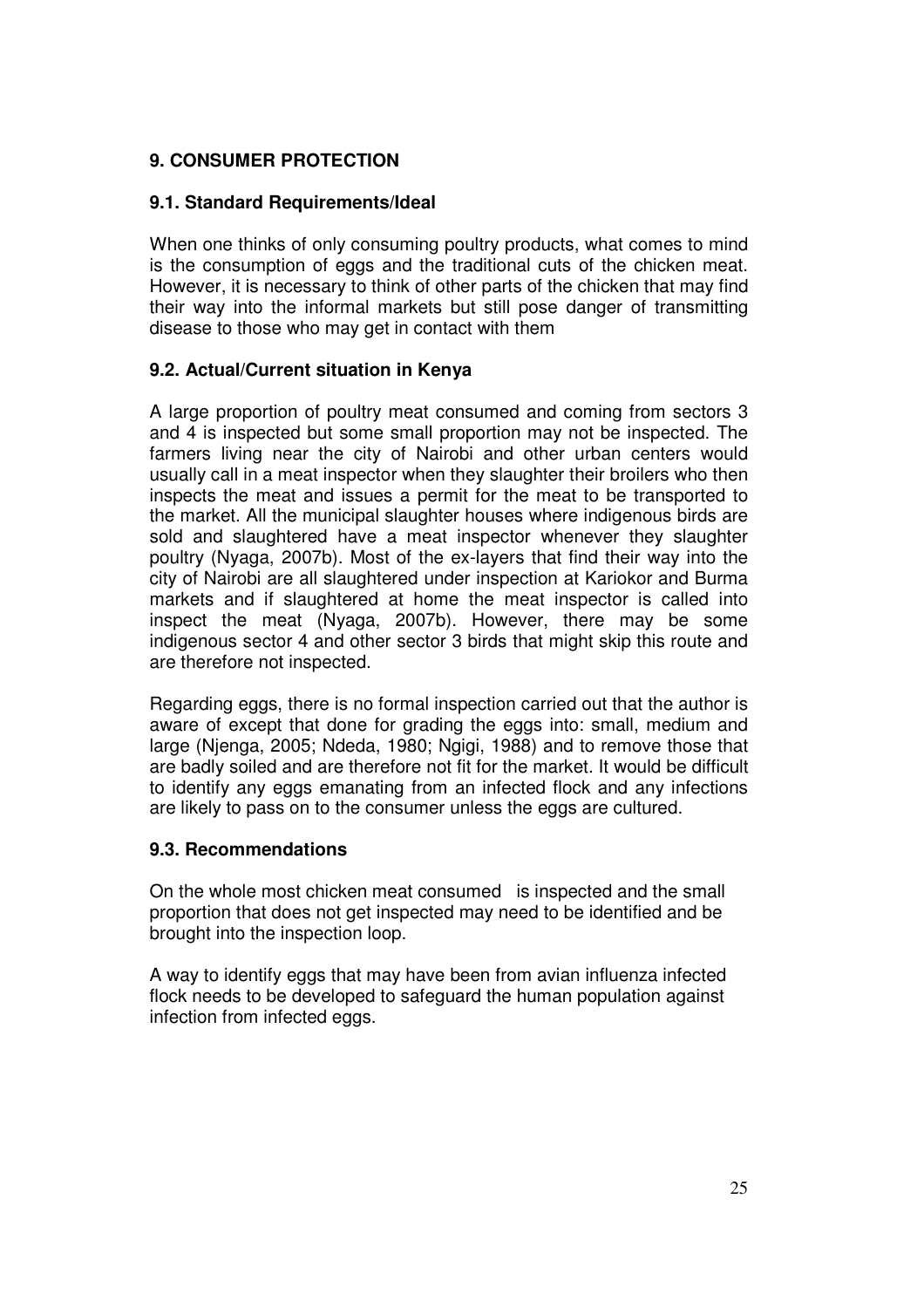# **10. ECOLOGY: WILD BIRDS, FLYWAYS, WETLANDS**

## **10.1. Standard Requirements/Ideal**

 It is believed that wild migratory birds, especially waterfowls and shore birds are the major reservoirs of avian influenza in the wild and they are likely to introduce the avian influenza virus into a new territory. Mallard ducks, teals, geese gulls and swans have been implicated in the introduction of the virus to new areas in some of the confirmed cases of avian influenza H5N1 outbreaks. In the wild birds the avian influenza does not produce severe disease; there are also other low pathogenic avian viruses which can be found in healthy looking wild birds. Currently, it is believed that the severe disease with high mortality occurs in susceptible infected birds where highly pathogenic strains of H5 and H7 subtypes have arisen from low pathogenic strains through mutations (Benedictis etal 2007; Garcia, 1996). Such mutations appear to occur when the viruses move from the wild birds to poultry (Benedictis etal, 2007). Thus, any country that is in the migratory flyway of the migratory birds is at great risk of getting the virus introduced into the wild bird population and subsequently get the poultry population infected.

# **10.2. Actual/Current situation in Kenya**

Wetlands are home to many resident waterfowls and other birds in Kenya. Migratory birds come into the country from the month of October and go away by the months of March –April the following year. During this period the resident and the migratory birds have a chance to mingle together in the wetlands. There are many waterfowl in the Kenya wetlands. However, results of wild bird surveillance studies have so far not indicated the presence of H5N1 HPAI (Kimani et al, 2006; Nyaga, 2007a,b).

There is evidence of domestic birds mixing with wild birds although some of the birds may not be the waterfowl that are supposed to be the carriers of the avian influenza virus. Nonetheless these birds could also carry the virus and introduce it into Kenya. Kenya lies along the Mediterranean flyway to South Africa and is therefore at high risk of getting avian influenza introduced via the migratory birds.

# **10.3. Recommendation**

It is recommended that studies be done to establish exactly which migratory birds do mingle with the Kenyan wild birds and which of these wild birds have access to home or to scavenging birds with which they can mix and bring the avian influenza virus into the domestic stock.

 It is recommended that, if possible domestic bird flocks should not be established near water ways to avoid the potential of mixing with the wild birds.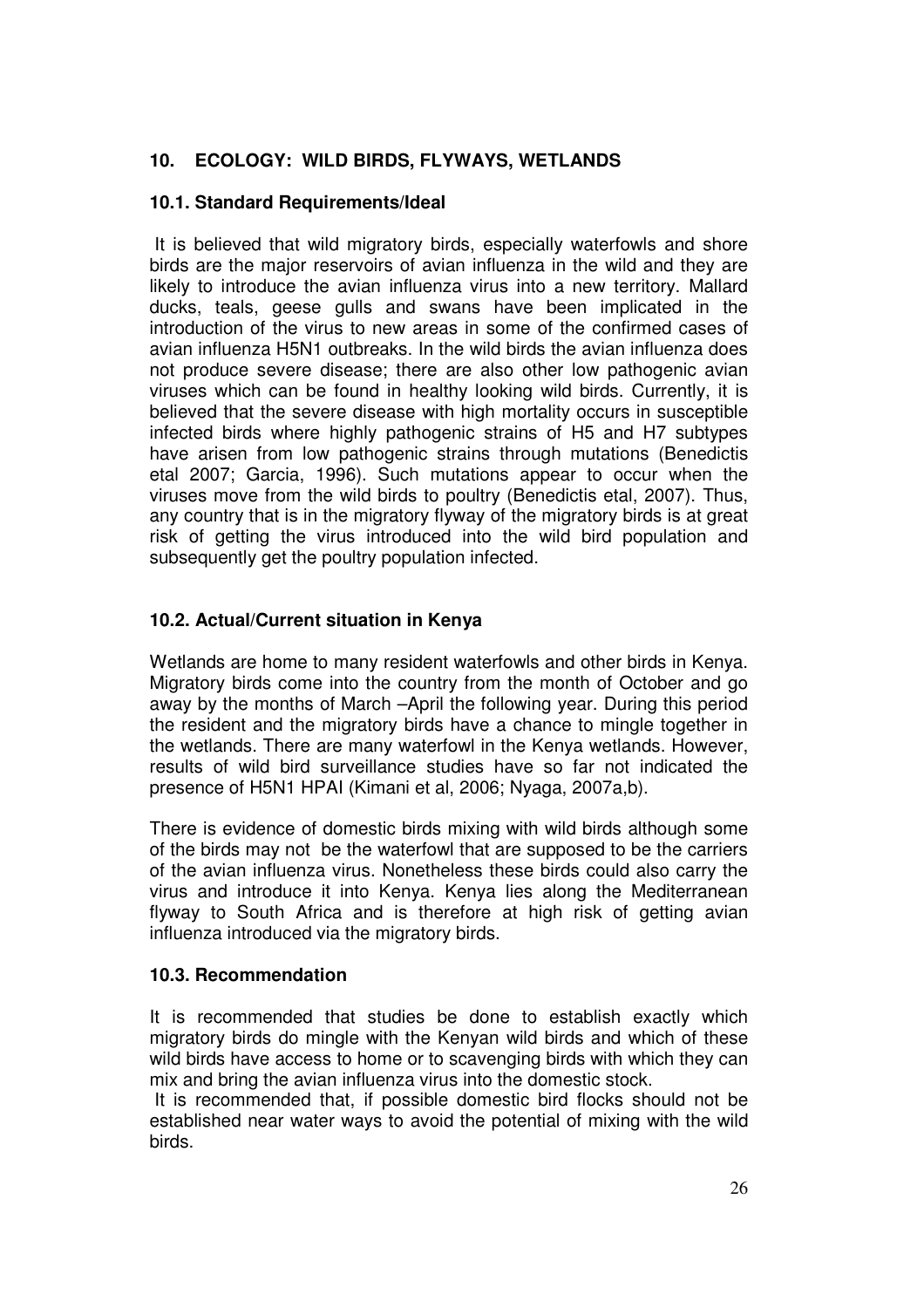#### **11. BIBLIOGRAPHY**

- Bebora, L.C. (1979). A study of the occurrence of avian Salmonellosis in some farms and a slaughter house in Kenya. MSc Thesis. University of Nairobi.
- Bebora, L.C, and Nyaga, P.N. (1989). Antibiotic resistance in Salmonella gallinarum isolates recovered from Kenya. Bull. Anim. Hlth. Prod. Afric. Special Issue.115 -119.
- Bebora, L.C., Mbuthia, P.G., Macharia, J.N., Mwaniki, G., Njagi, L.W., Nyaga, P.N.(2005). Appraisal of village chicken's potential in egg production. The Kenya Veterinarian Vol. 29: 10-13.
- Bebora**,** L.C., Nyaga, P.N. and Kimoro, C.O. (1998). Comparison of immune responses of two Salmonella gallinarum strains viewed as possible vaccines for fowl typhoid in Kenya. Onderspoort Journal of Vet. Res. Vol. 65.67-73.
- Benedictis, P. De, M.S. Beato, and I. Capua, (2007). Inactivation of influenza viruses by chemical agents and physical conditions: A review. Zoonoses and Public Health, 54. 51- 68.
- Bizimenyera, Edmund S., (1986). A new approach to hatchery sanitation: Isolation And control of pathogenic bacteria associated with deaths in hatching chicks. MSc Thesis. University of Nairobi.
- Bizimenyera, E.S. Nyaga, P.N. and Oloya, J.O (2001). Multiple bacterial Resistance against commonly used disinfectants for bacteria isolated from poultry hatcheries in Kenya: Presented at the Tanzania Veterinary Conference: Arusha, Tanzania 6<sup>th -</sup> 9th Dec. 2001.
- Bizimenyera, E.S.,Nyaga, P.N. and Oloya, J.O. (2004). In-vitro disinfectant Sensitivity tests on bacteria isolated from commercial poultry hatcheries in Kenya. Bull. Hlth. Prod. Afri. 52: 271-274.
- Carol Cardona, David A. Bunn, Daniel Beltrain Alcrudo, Walter M. Boyce, David A. Halvorson, Warner, T. Hudson, Christian, Sandrock, Deanna Clifford, Sandy Shanks (2007). Avian Flu School Course Guide, Module 4. The Regents of the University of California, Davis Campus.
- Garcia, M., Crawford, J.M, Latimer, J.W., Rivera-Cruz, ,E. and. Perdue, M.L 1996. Heterogeneity in the hemagglutinin gene and emergence of the highly pathogenic phonotype among recent H5N2 avian influenza viruses from Mexico. J. Gen. Virol. 77 (Pt7).1493-1504.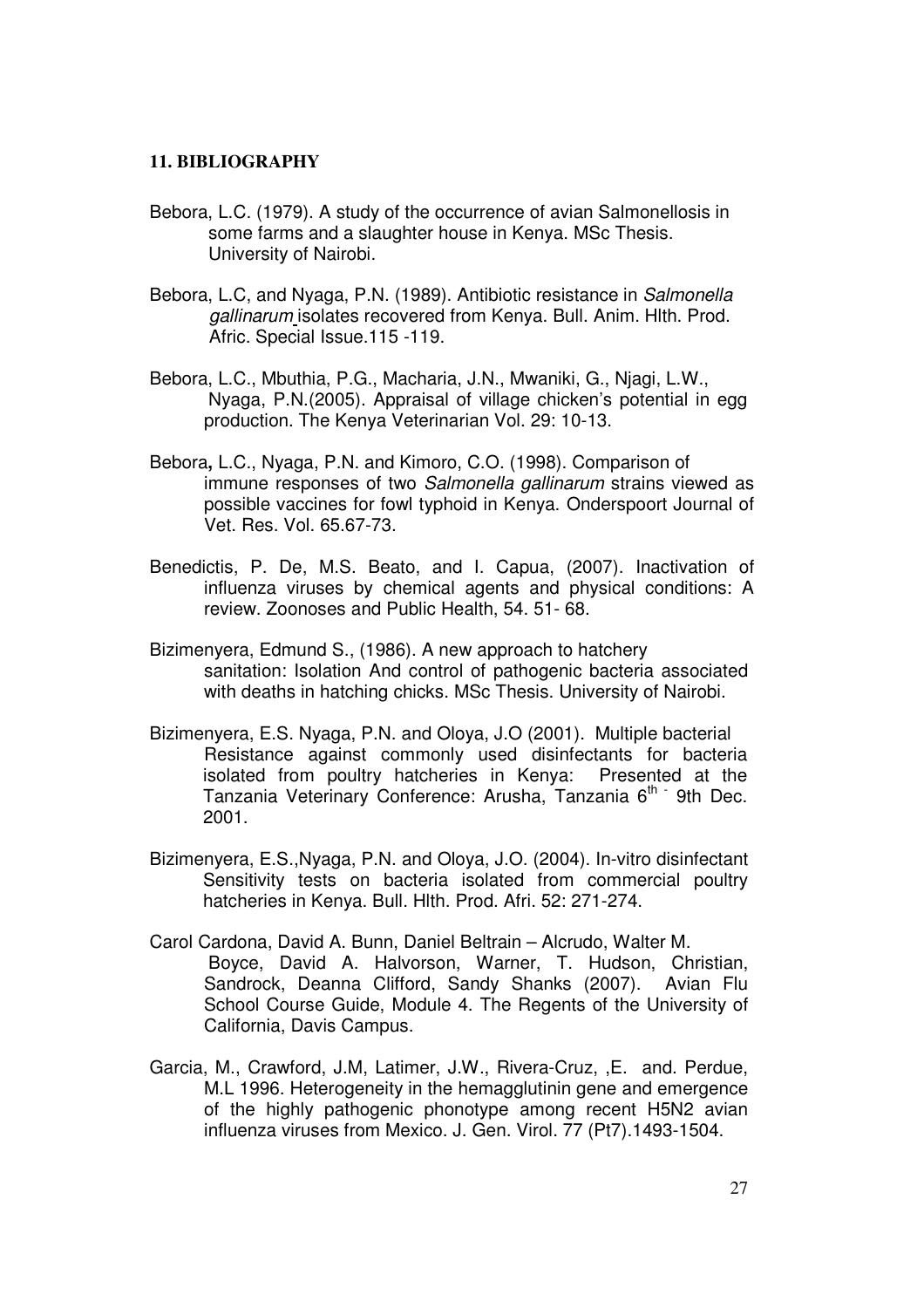- Gitao C.G. (1996). The main health problems of poultry in the peri-urban area of Nairobi, Kenya. "Livestock production and disease in the tropics. Livestock production and human welfare." Proceedings of the 8<sup>th</sup> International Conference of Institutions of Tropical Medicine, 25<sup>th</sup> to 29<sup>th</sup> September, (1995). Berlin, Germany. Deutsche Stifting fur Internationale Entwicklung (DSF), Zentralstelle fur Ernahrung und Landwirtschaft, Feldafing, Germany, 175-179.
- Goje, Zakari, (1993). Comparative pathogenesis and pathology of Aspergillus fumigatus in domestic chicken and the wild bird Kori bastard. MSc Thesis. University of Nairobi.
- Government of Kenya, Government Printer. Laws of Kenya:
	- a. Veterinary Surgeons Act, Cap 366.
	- b. Animal Diseases Act, Cap 364.
	- c. The Cattle Cleansing Act, Cap 358.
	- d. The Rabies Act, Cap 365.
	- e. The Prevention of Cruelty to Animals Act, Cap 360.
	- f. The Agriculture Act. Cap.
	- g. Legal notices for hatchery hygiene; and for avian influenza.
- Kantengwa, Juliana M. (1990). Bacteriological quality of drinking water for Poultry In some poultry farms in Kenya. MSc Thesis. University of Nairobi.
- Karaba, W.W: (1992). Epidemiology of Salmonella gallinarum. MSc Thesis. University of Nairobi
- Karanja, Margaret W., (1998). Isolation characteristic and pathogenicity testing of Escherichia coli occurring in poultry in some parts of Kenya. MSc Thesis. University of Nairobi.
- Kanyongo, S.B. (1996). Poultry waste as means of improving the utilization of fibrous agriculture by-products. PhD Thesis. University of Nairobi. Posthumous award.
- Kasiti, J.L. (2000). Isolation of avian paramyxoviruses from village Chickens and Wild birds in Kenya. MSc Thesis, University of Nairobi.
- Kimani, T., Obwayo, N., Muthui, L. and Wahome, W. (2006). Avian Flu Threat: Socio-economic assessment of the impacts on the poultryrelated livelihoods in selected districts in Kenya. A draft report of the Pan African Programme for the Control of Epizootic Diseases (PACE).
- Maina, Jane N. (1988). A study of prevalence, bacterial and management Factors Associated with mortality in the young domestic broiler chicken up to one month old in Central Province Kenya.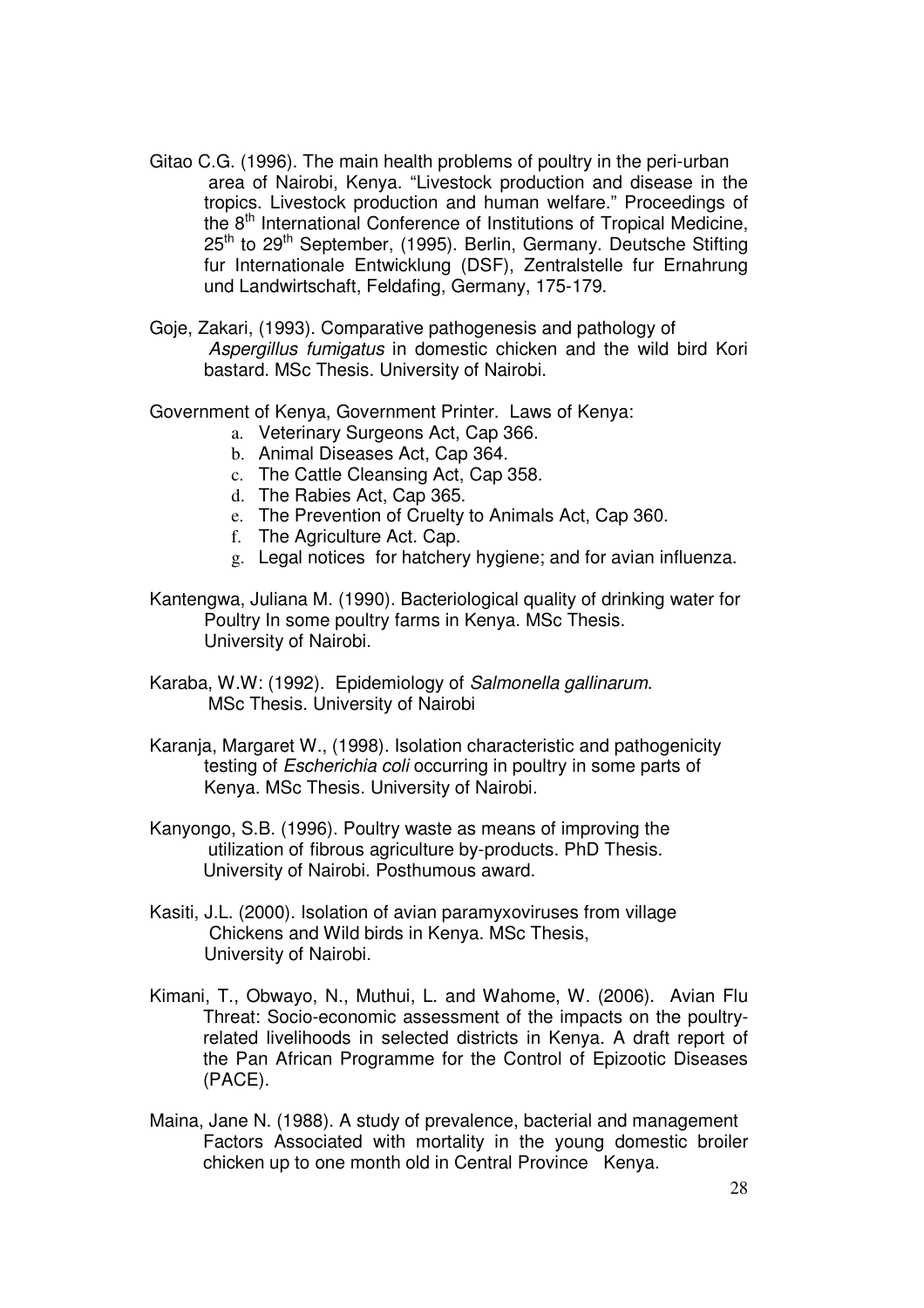MSc Thesis. University of Nairobi.

Martin Upton, (2000). The Livestock Revolution – Implications for Smallholder Agriculture: A Case of milk and Poultry Production in Kenya. FAO Livestock Policy Discussion Paper No. 1.

Mary Mercy W. Munene, (2007). Unpublished Progress Report –

Pilot project on Private Sector Partnership in Promotion of Free-Range Poultry Production in Makueni.Agricultural Business Development pilot project, Makueni District ABD Coordinator, report, June 2007, Government of Kenya Danish Government collaborative project, on Agricultural Sector Programme Support.

- Mbuthia, P.G. (2004). Pasteurella multocida in indigenous chickens and ducks in Kenya: A study of carrier status, susceptibility, molecular diagnosis and pathogenesis. PhD Thesis.University of Nairobi.
- Mbuthia PG, Christensen H, Boye M, Petersen KM, Bisgaard M, Nyaga, PN, Olsen JE. . (2001). Specific Detection of Pasteurella multocida in Chickens with Fowl Cholera and in pig Lung tissues using Fluorescent rRNA in situ hybridization. J. Clin. Microbiol39(7): 2627-33
- Mbuthia, P.G., Njagi, L.W, Bebora, L.C., Nyaga, P.N., Mugera, G.M., Kamundia, J.,Minga, U. M. and J.E. Olsen, (2005a). Comparison of the carrier status of Pasteurella multocida between farm and live market indigenous birds. The Kenya Veterinarian Vol. (29): 45-47.
- Mbuthia, P.G., Njagi, L.W, Bebora, L.C., Nyaga, P.N., Mugera, G.M., Kamundia, J.,Minga, U.M. and J.E. Olsen, (2005b). Comparison between Fluorescent in situ hybridization (FISH) and culture method in the detection of Pasteurella multocida in organs of indigenous birds, The Kenya Veterinarian Vol. (29): 53-56.
- Mbuthia, P.G., Njagi, L.W, Bebora, L.C., Nyaga, P.N., Mugera, G.M., Kamundia, J., Minga, U.M. and J.E.Olsen. (2005c). Indigenous ducks are better reservoirs of P. multocida than indigenous chickens. The Kenya Veterinarian Vol. (29): 104-106.
- Murotho, Silas M., (1981). The effect of poultry housing systems on egg Production and egg quality. MSc Thesis. University of Nairobi.
- Musiime, J. T. (1991). The poultry industry in Kenya with particular reference to the Newcastle disease problem. In: Spradbrow, P.B. (ED.), Newcastle disease in village chickens. Control with thermostable oral vaccines. Proceedings, International workshop held in Kuala Lumpur, Malaysia, 6-10 October 1991. Australian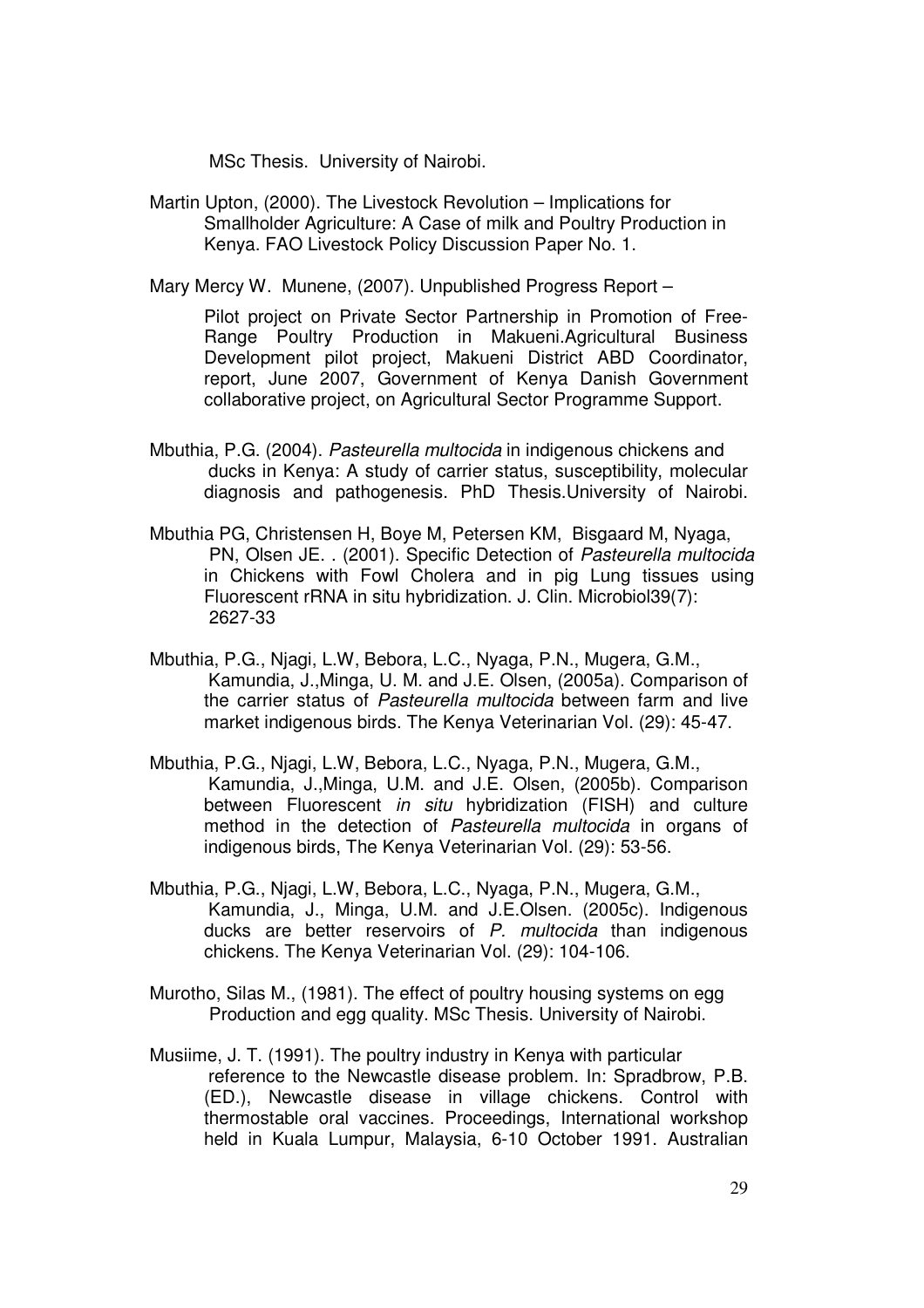Centre for International Agricultural Research (ACIAR); Canberra, 39: 171-173.

- Nambi, Josephine, (1987). The nutritional evaluation of dried poultry waste as a feed ingredient for broiler chickens. PhD Thesis. University of Nairobi.
- Ndanyi, M.R. (2005). A study to determine causes of mortality and the effect of infectious Bursal disease (IBD) Vaccination in village chickens in Taita Taveta district of Kenya. MSc.Thesis. The Royal Veterinary and Agricultural University, Denmark.
- Ndeda J.O., (1980). Economics of egg production in Coast Province, Kenya. MSc Thesis. University of Nairobi.
- Ngigi M.W. (1988). Structure, conduct and performance of egg marketing between Kiambu and Nairobi. MSc Thesis. University of Nairobi.
- Ngugi, J.B M (1980). Chicken production. Main breeds, breeding and management Kenya Literature Bureau, Nairobi
- Njagi, L.W. (2003). Carrier status, antibiotic sensitivity and disinfectant Sensitivity patterns of Listeria monocytogenes and other aerobic bacteria in scavenging chickens and ducks. MSc. Thesis. University of Nairobi.
- Njagi, L.W, Mbuthia, P.G., Bebora, L.C., Nyaga, P.N., Minga, U.M. and J.E. Olsen, (2004a). Carrier status for Listeria monocytogenes and other listeria species in free range farm and market healthy indigenous chickens and ducks. East African Medical Journal, Vol (81) 529-533.
- Njagi, L.W, Mbuthia, P.G., Bebora, L.C., Nyaga, P.N., Minga, U.M. and J.E. Olsen, (2004b). Sensitivity of Listeria Species, recovered from indigenous chickens to antibiotics and disinfectants. East African Medical Journal, Vol (81) 534-537.
- Njagi, L.W, Mbuthia, P.G., Bebora, L.C., Nyaga, P.N., Minga, U.M. and J.E. Olsen. (2005). A Study on effectiveness of seven disinfectants against possible bacteria contaminants of coops and premises inhabited by indigenous chickens and ducks. The Kenya Veterinarian. Vol. 29:113-118.
- Njenga, S. K. (2005). Productivity and social-cultural aspects of local poultry phenotypes in coastal Kenya. MSc Thesis. The Royal Agricultural University, Denmark.

Njue, S. W., Kasiiti, J.L., Macharia, M.J., Gacheru, S.G. and Mbugua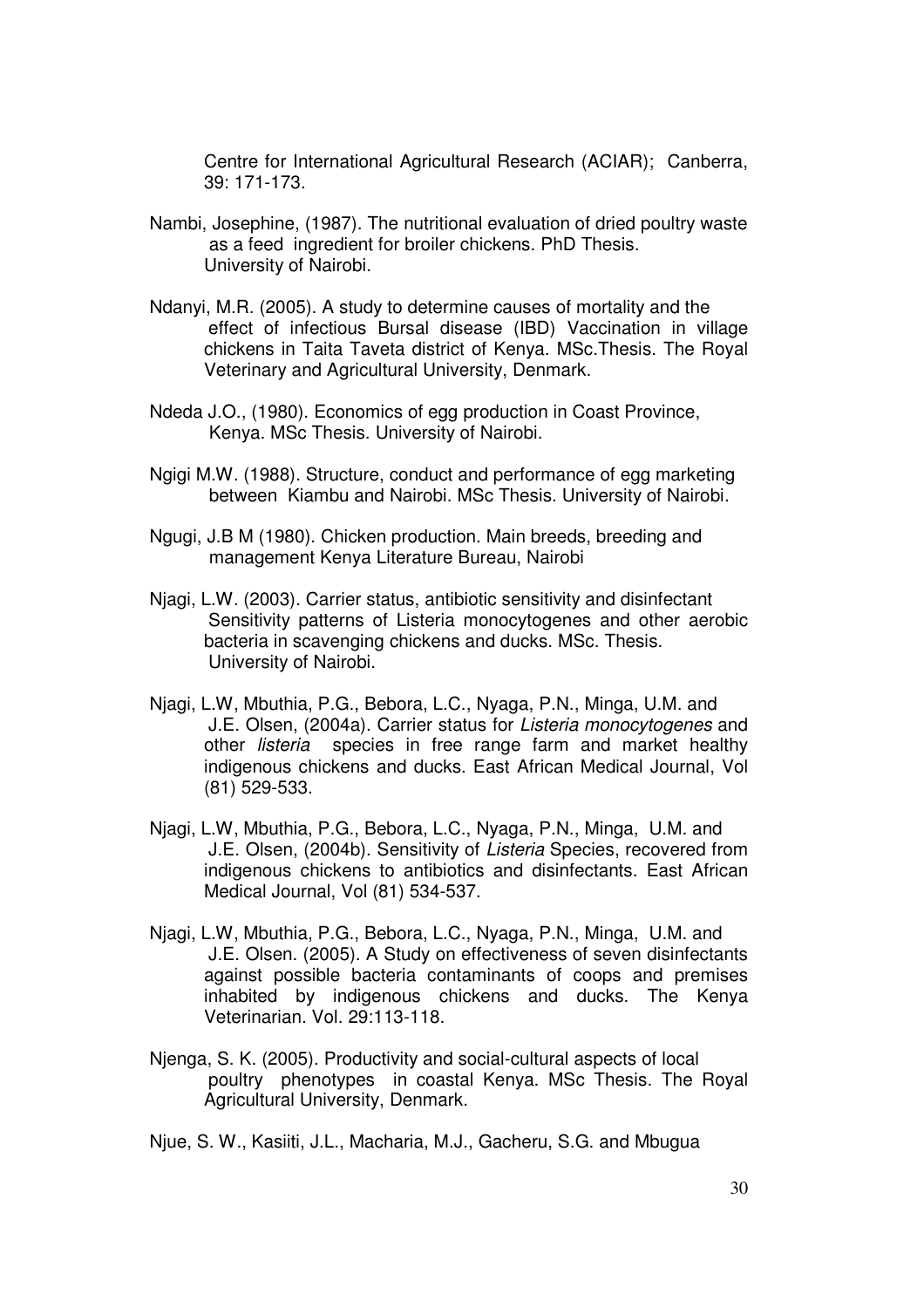H.C.W. (2002). Health and management improvements of family poultry production in Africa – survey results from Kenya. P.39-45. In characteristics and parameters of family poultry production in Africa. IAEA. Vienna. Austria.

- Nyaga, J.M. (1982). Studies of Newcastle disease and some associated local Virus strains in Kenya. MSc Thesis, University of Nairobi.
- Nyaga, J.M., Nyaga, P.N. and Kariuki, D.P. (1985). Epidemiology of Newcastle Disease in Kenya. Bulletin of Animal Health Production, 33: 249-251.
- Nyaga, P.N., Njagi, L.W., Bebora, L.C., Mbuthia, P.G., Mlozi, M.R.S., Minga, U.M.and Olsen, J.E.(2002). Productivity of local scavenging ducks under village conditions in Kenya. Paper presented in the Biennial Conference, University of Nairobi, Faculty of Veterinary Medicine.
- Nyaga, P.N. (2007a). Avian influenza rapid appraisal and pro-poor livelihoods Consultation on lessons learned. Kenya country report. International Livestock Research Institute (ILRI).
- Nyaga, P.N. (2007b). The structure, marketing and importance of the Commercial and village poultry industry: An analysis of the poultry sector in Kenya. Food and Agriculture Organization of the United Nations. Prevention and Control Strategies of Highly Pathogenic Avian Influenza (HPAI) in Eastern Africa.
- Nyakalo, Simeon. (1991). Effects of feeding poultry waste based diets on Milk production from Galla goats. MSc Thesis. University of Nairobi.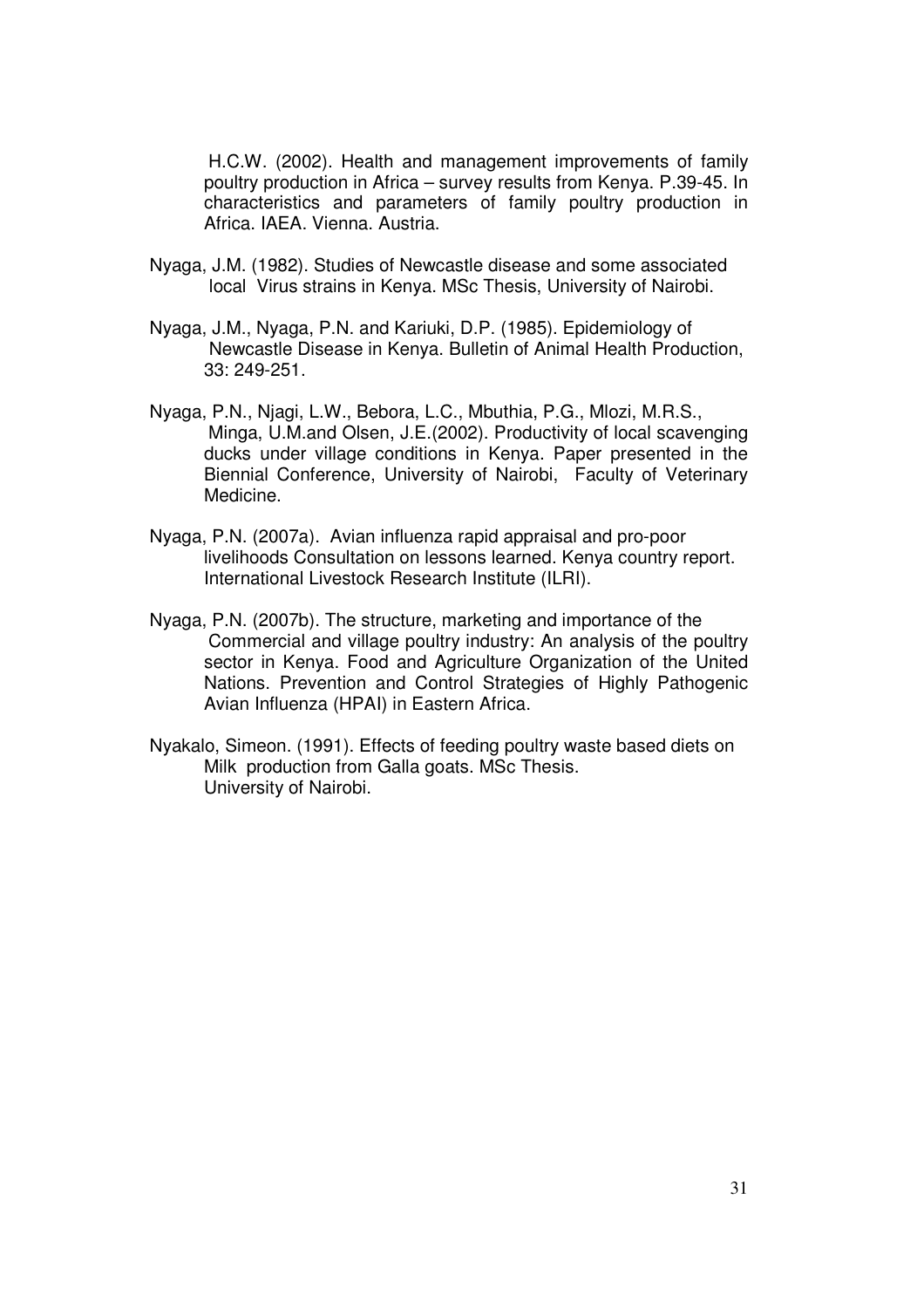#### **12. 0 ANNEXES**

#### **ANNEX 1.0**

### **POULTRY SECTORS : SHORT DESCRIPTIONS OF EACH OF THE FOUR SECTORS AS IDENTIFIED BY FAO**

- **Sector 1:** Large scale commercial system {Raise Commercial Grand parents and parent stock (Breeder farms) and manufacture poultry feeds}. Size per enterprise can be more than 500,000. Size may however vary depending on the country, industrialized or developing country. In developing countries are usually much less than 500,000. Management standards and biosecurity are very high. Intensive system (housed and indoors) and no contact with other domestic or wild animals. May use own commercial feeds. Will have own veterinarian and animal husbandry experts. Source of technical information is from the company and associates. Farm outputs are processed and/or packed for export and for urban markets. Highly dependent on market for inputs, including medicines and vaccines and dependent on good roads. Usually located near capital and major cities. Owners are wealthy.
- **Sector 2:** Medium scale commercial production system (Raise) commercial poultry – layers and/or broilers and may be parent stock as well or only parent stock or commercial poultry). Flock size varies from more than 500,000 in industrialized countries to much less e.g. 5,000 as is the case in Indonesia or even 100 to 2,000 like in Vietnam. Management standards and bio-security levels are moderate to high. Intensive system of husbandry and hence kept indoors and hence no contact with other domestic and wild animals. Market outs are processed and /or packed for urban and in some cases rural markets. Dependent on market for inputs including medicines and vaccines and depend on good roads. Source of technical information is from sellers of inputs and/or veterinarian. Usually located near capital and major cities. Use commercial feeds. Have own animal husbandry expert and use and pays for veterinary services or have own veterinarian. Owners are wealthy.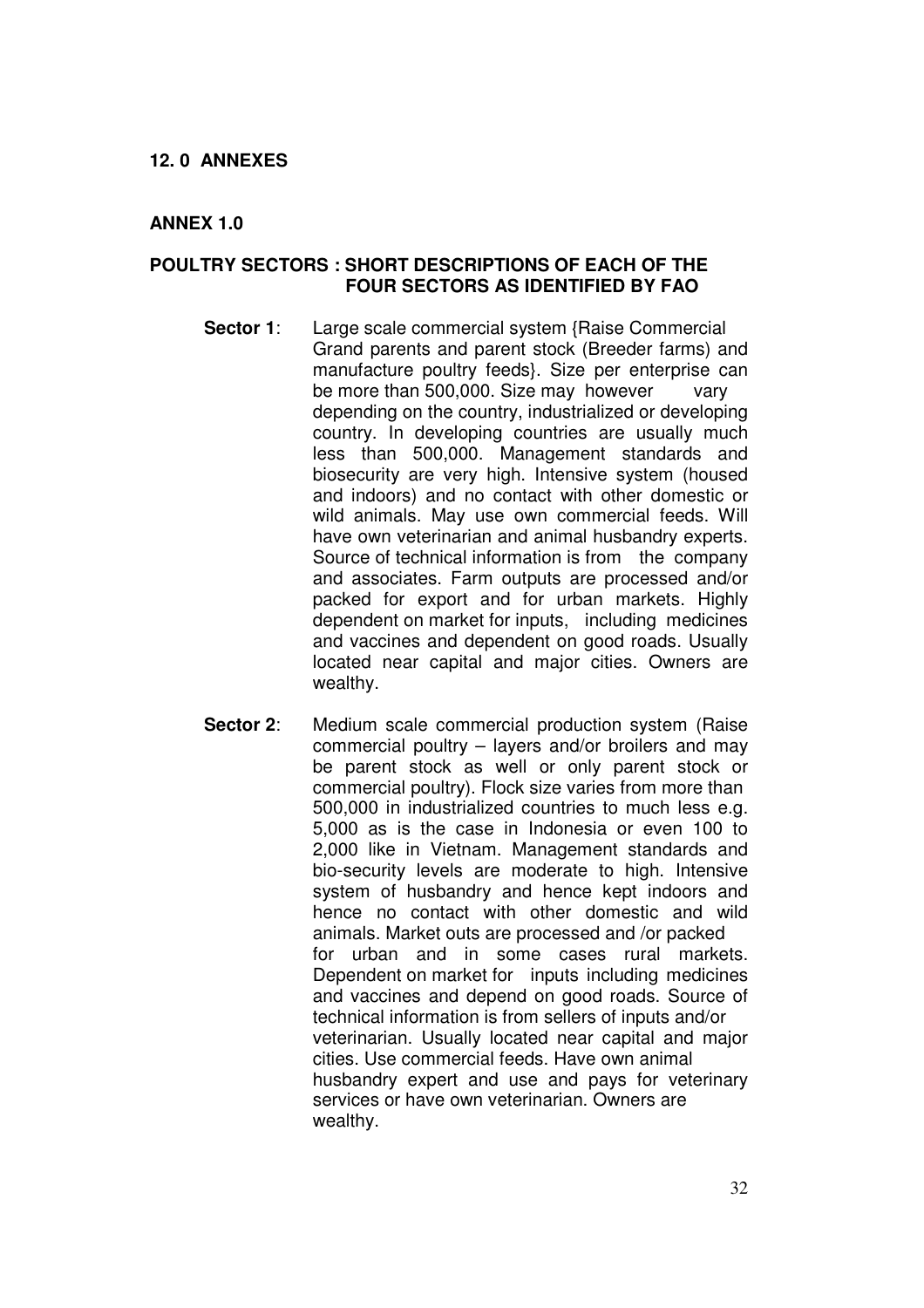Sector 3: Small scale commercial production system (Raise commercial poultry only – layers and/or broilers). Resembles Sector 2 but management standards and bio-security levels are low. Under intensive husbandry system or may have a run. Dependent on market for inputs and dependent on good roads. Contact with other domestic and wild animals does occur. Use commercial feeds. Usually found in the developing countries and owners have relatively moderate capital. Flock sizes vary from 50 in Vietnam to up to 10,000 in Indonesia. Farms are located in urban, periurban and also in rural areas. Market outputs are in form of live birds and sold in urban or even rural areas. Use and pay for veterinary services regularly. Source of medicines and vaccines is the market. Technical information is from sellers of inputs or veterinarian. Owners are of middle income and enterprise may the major source of income and/or supplement income from other sources, usually salaries.

> Sector 3 may be divided further into two (A and B). Thus:

> Sector 3A: Small scale commercial production system consisting of either chicken layers or broilers, ducks, turkeys, geese or quails.

- Sector 3B: This refers to Organic farming systems. It is an integrated production system with free ranging animals in large outdoor runs.
- Sector 4: Small scale Village or backyard system. Practice free unselected breeding, flocks are multi age and mixed species (other birds or small ruminants and pigs). Flock sizes are small averaging 10 indigenous birds per flock. Management standards and bio-security levels are usually poor. It is an extensive system with no or little restriction of movement and birds are out most of the day but normally kept inside at night. Birds come in contact with other domestic and wild animals all the time. Market outputs are for rural as well as urban markets. There no or low dependence on markets for inputs or on good roads. Are located in many types of places but mainly in rural areas, but also in peri-urban and urban areas. Usually do not use animal husbandry and veterinary services. May use Government veterinary and other extension services if available. Predominantly found in rural